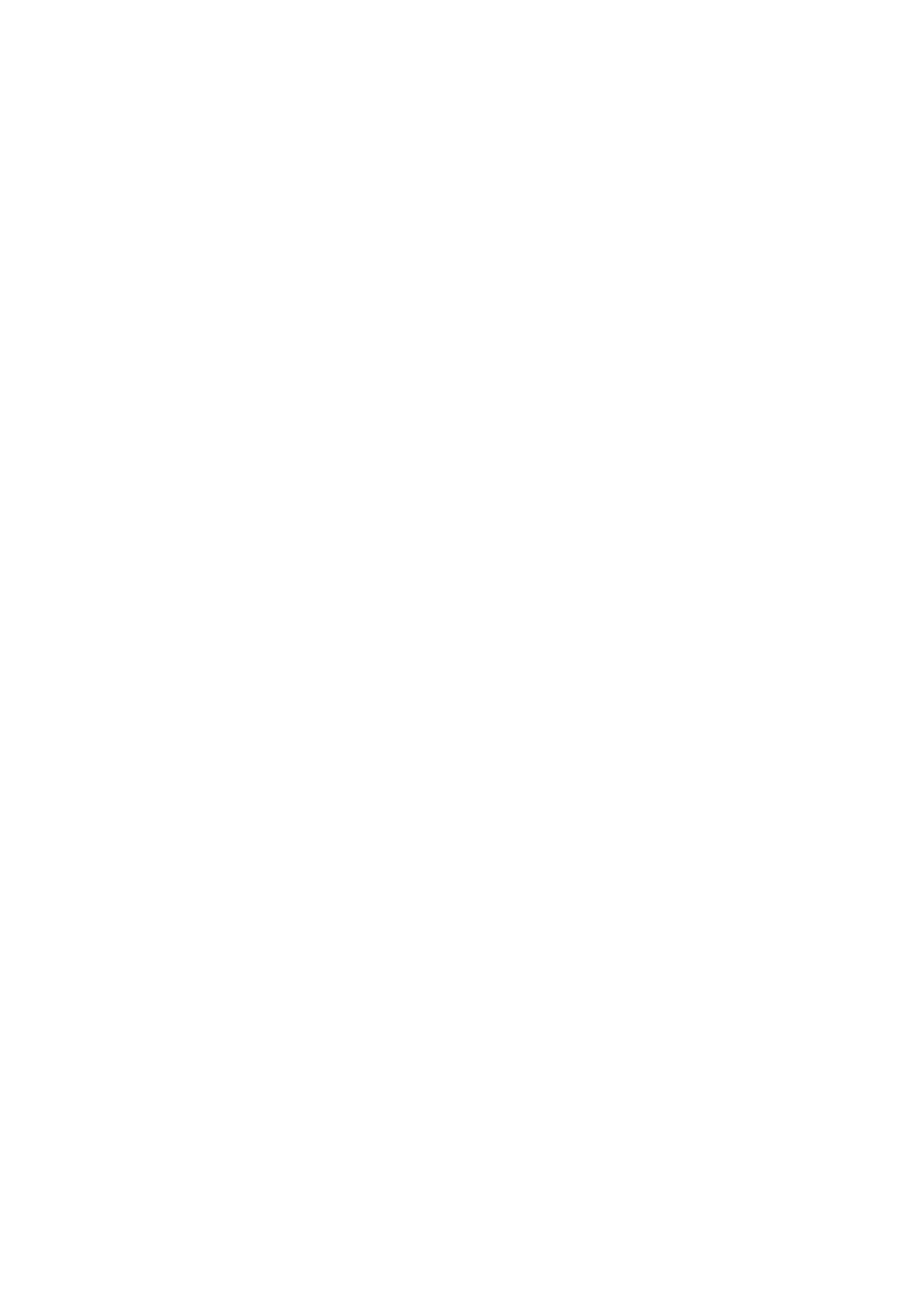ISBN 978-86-7664-170-3 COBISS.CG-ID 13401604 DOI 10.5281/zenodo.3872749

# **Evaluating status of European eel (***Anguilla anguilla***) in Skadar Lake**

Dr. Danilo Mrdak

Institute of Marine Biology, University of Montenegro

> Kotor, Montenegro 2020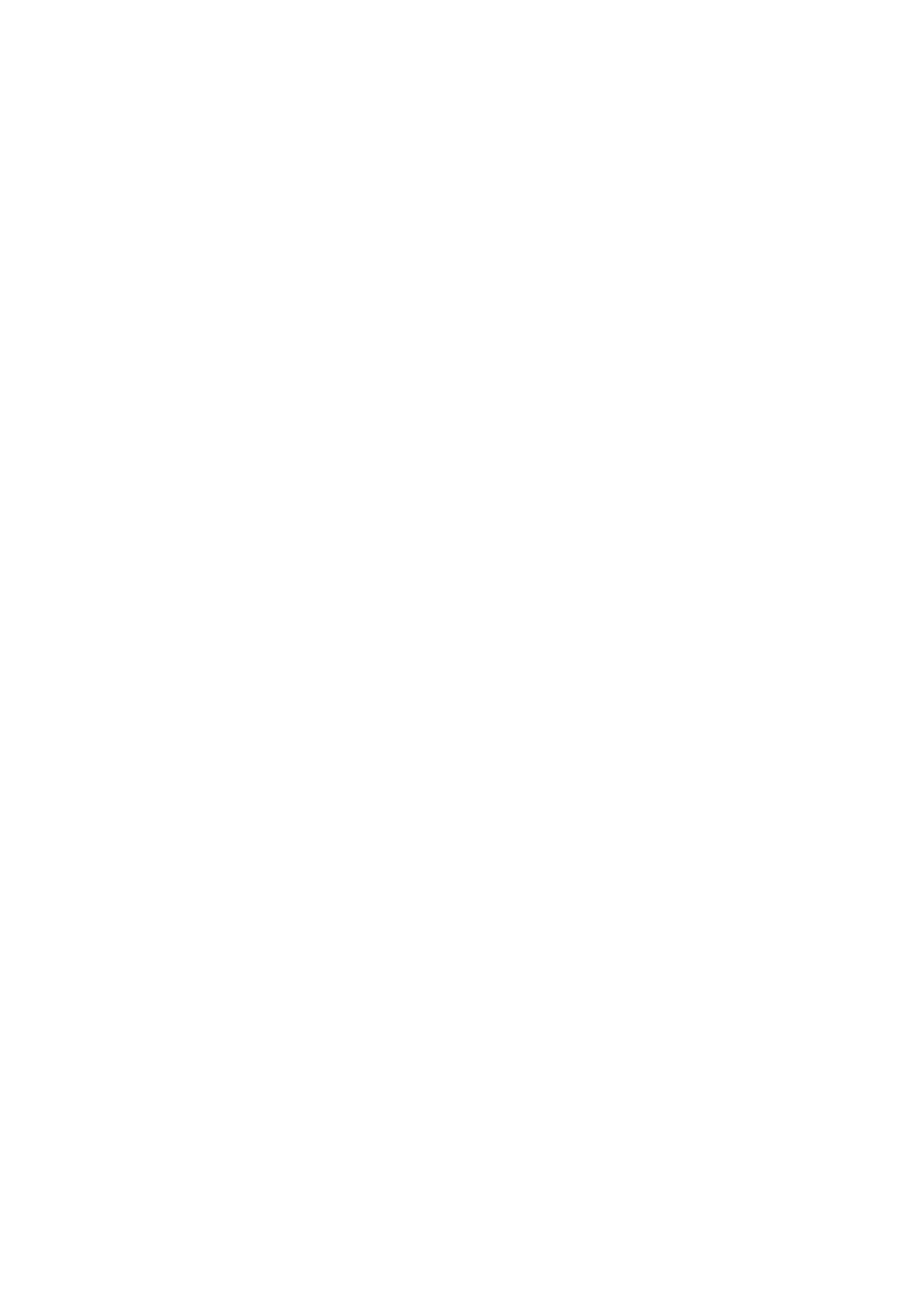## Contents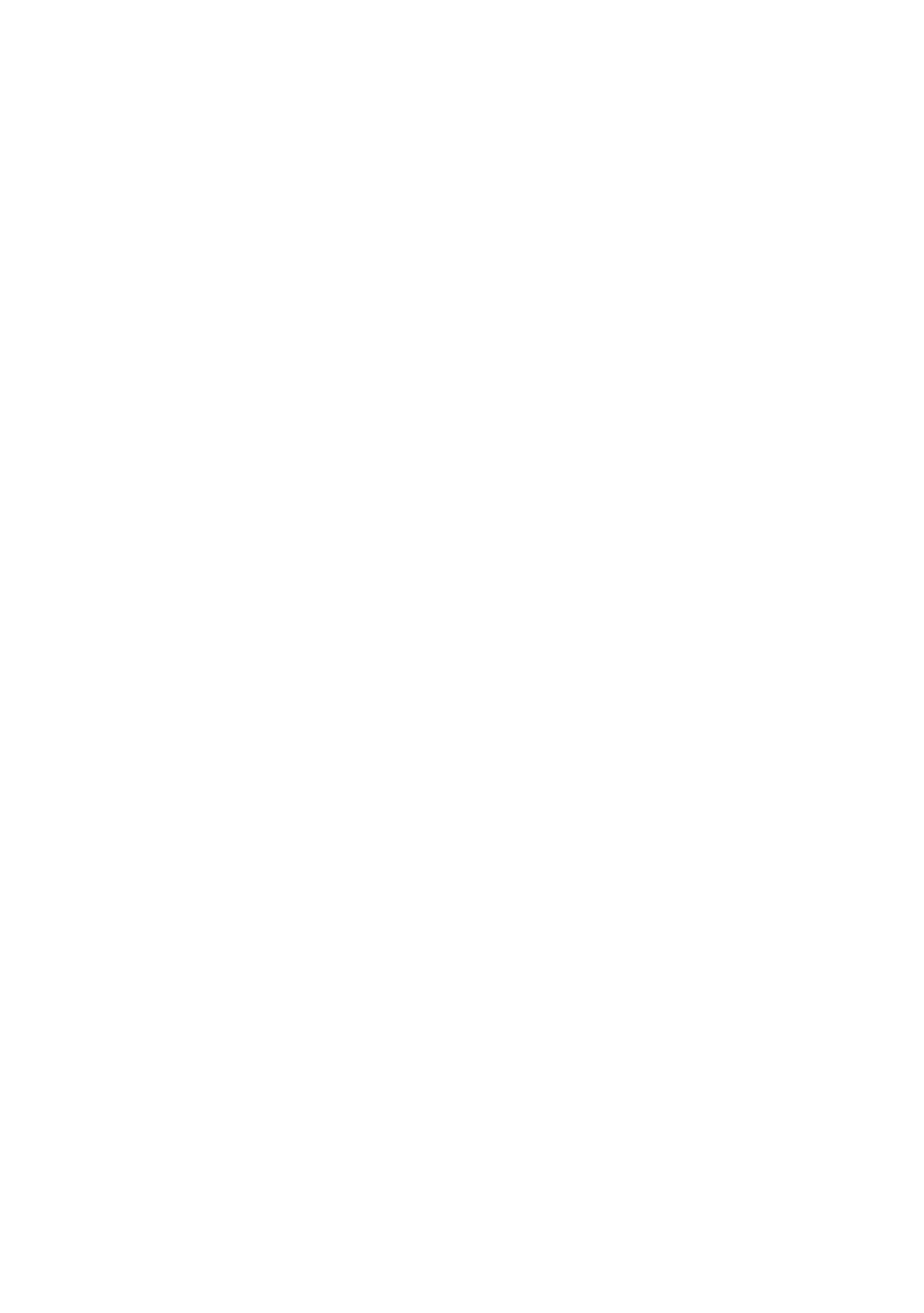## Evaluating status of European eel (*Anguilla anguilla*) in Skadar Lake

## Introduction

European eel is fish from the Anguiliidae family which consists of only one genus, so the family characters may be considered as generic characters too. The following concept of family Anguiliidae is expressed by Berg (1949): Body elongate, snake-like. Dorsal and anal fin confluent with the rudimentary caudal fin, Pectoral fine present, ventral absent. Body covered with minute scales. Lateral line well-developed. Vent remote from the head, mouth terminal; jaws not particularly elongate. Teeth small, pectinate or setiform, in several series on the jaws and the vomer. Minute teeth on the pharyngeal bones, forming an ovate patch on the upper pharyngeals. Gill openings lateral vertical, quite well developed, well separated from each other. Inner gill slits wide. Tongue present. Lips thick. Frontal bones paired, not grown together, Pelatorterygoids welldeveloped. Premaxilllaries not developed as distinct elements in adults. Pectoral girdle with 7 to 9 (up to 11 in the young) radial elements. Caudal vertebrae without transverse processes.

Swainson (1839) was the first to use the combination *Anguilla anguilla* although it was firstly described and name as *Muraena angulilla* by Linnaeus (1958). Linnaeus did not designate any type material, but a specimen named by him is in the British Museum (Natural History), London: Linnaeus Collection, No, 80,



Considering eel as a catadromous species, those that spent majority of their life in fresh water and migrated in marine habitat in order to breed, European eel

have extremely complicated life cycle. By complicated we meant that in order to produce the next generation, all mature individuals have to undertake almost epic migration for every European river and lake which is connected to sea in to the Sargasso Sea (Western Atlantic).

**Figure 1***.* European eel *- Anguilla anguilla*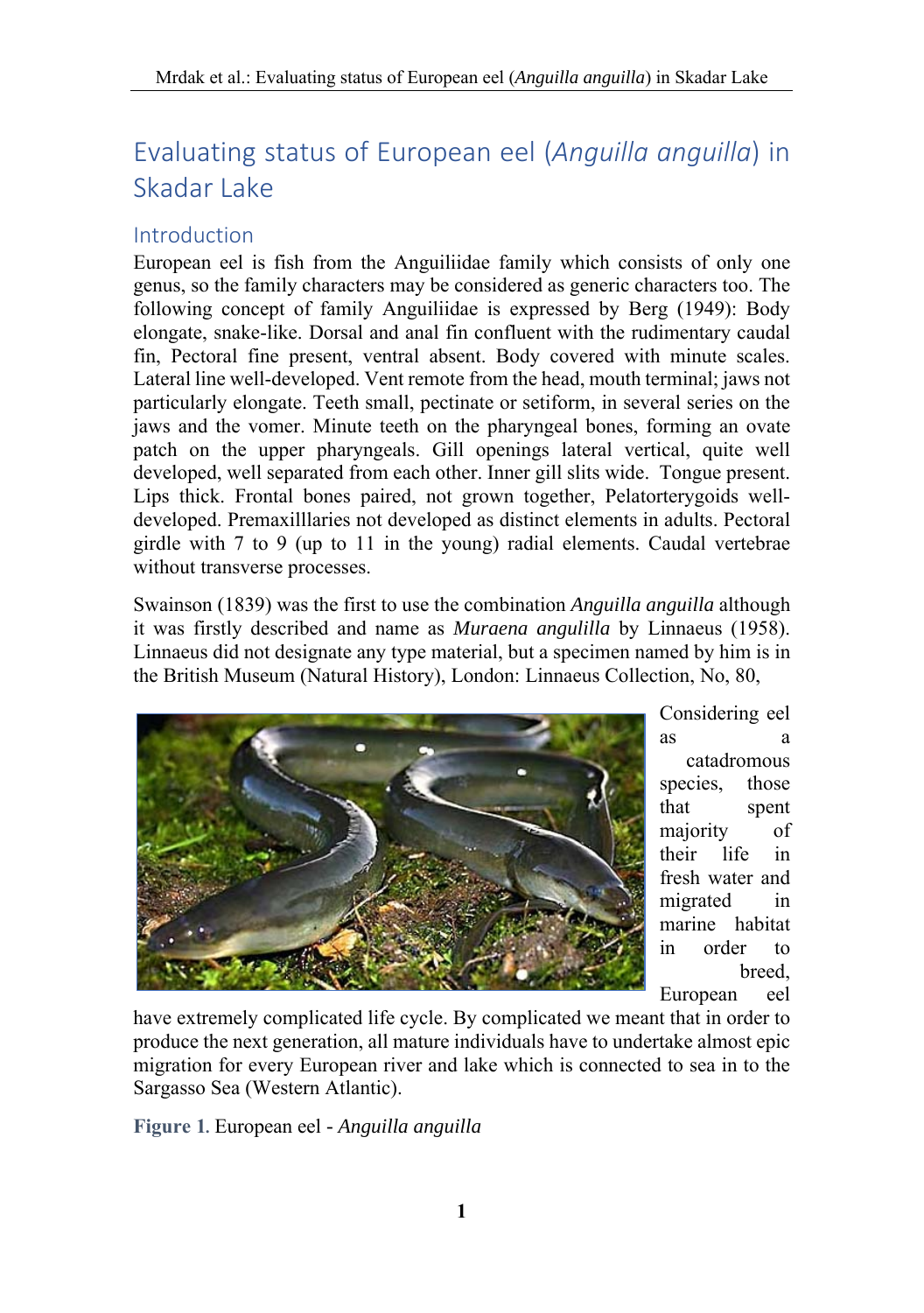In contrast to other fish species which become mature as they reach certain age and size, eel mature on different ages and size and what is the reason for that and how it is driven still is an unanswered question.

According to D'Ancona (1943), who studied the development of eel gonads from the elver stage onward, the gonads at first have a non-differentiated appearance, with some parts tending to show male characters, some female, and some intermediate. The sexual differentiation of the gonads take place with the development of elements of the male gametogenic series and degeneration of the female or vice versa. Differentiation of female gonads may sometimes be recognized in eels of 20 cm or even smaller. Most eels, however, remain in a condition of sexual indetermination up till lengths of 30 cm or more. During their development, a stock of eels shows a gradual series from distinct females to distinct males linked by more or less intermediate specimens. In conclusion all eels have the potential for both sexes and most likely the gender determination is driven by some other but not by genetic factors. Some scientist found out that different conditions of crowding affect sexual determination. For instance, Parsons et al., 1977 reported that dense stock (high abundance) results in a majority of males while decreasing population density increases the percentage of females.



The eel life cycle starts in Sargassum sea after breeding and eggs fertilization. Fertilized eggs are pelagic have a thin chorion and a diameter of about 1.2 mm (Boëtius, 1980). After hatching eel have been known as leptocephalus larvae which was

wrongly described as new species - *Leptocephalus breviroetris* and that phase last until the young eel reach length of 75 mm. Then eel undertake first metamorphosis in to the glass eel stage. This happened by the end of their passive voyage driven by Gulf Current and small glass eel passively reach the estuaries.

Figure 2: Eel life cycle

This part of life cycle, from fertile eggs until they reach the estuary last bout one year or few months longer for the galls eels that reach most distant part of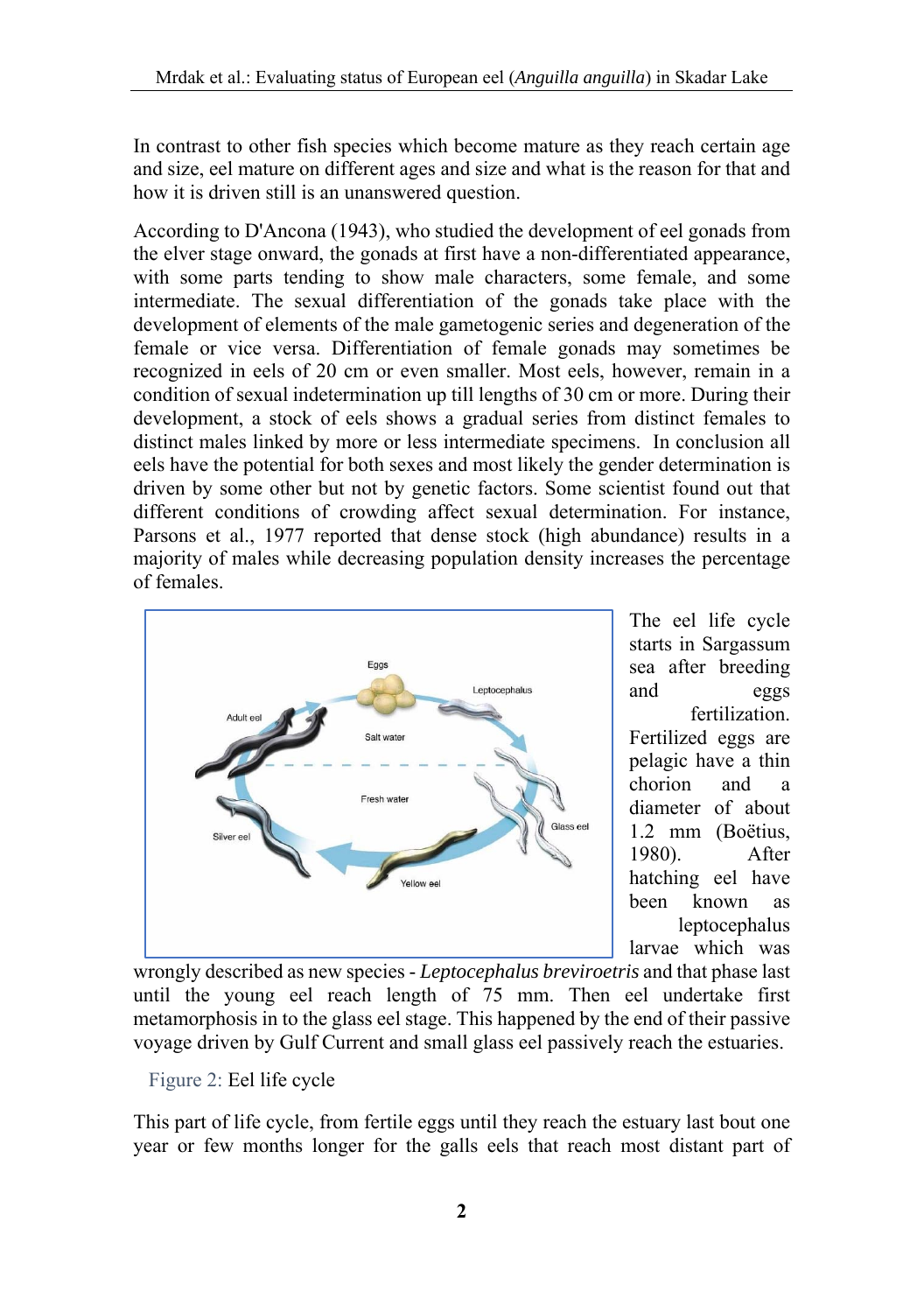Mediterranean Sea. As they reached the estuary the undertake the second metamorphosis and become elvers, the small free-swimming eels that undertake upstream migration and in order to inhabit the whole drainage area. The most conspicuous features of elver development are the gradual pigmentation and the reduction in length and weight (Gilson, 1908; Strubborg, 1913). This is their first not-feeding period in life and that is why they lose in weight and in length since they are constantly swimming upstream. As they settle they become small eel and start feeding and growing until they somehow decide to mature and undertake migration back to the Sargassum Sea. In this period, they are called yellow eel and they can spent 6 to almost 90 years in freshwater feeding and growing. How and what is the main trigger for the maturation of the eel still is unknown so some of theme start maturing in  $7<sup>th</sup>$  year (males) and migrate in to marine habitat while some can stay for several decades in fresh water habitats. When the maturation starts it also start the third metamorphosis in their life cycle and adult eel prepare for the long trip to Sargassum sea. They stop feeding (second time in their lifespan), the anal opening closes out, they become silverish and black, the lateral line become intensively visible and the eyes grows in diameter and become almost double in size compered to yellow stage. This stage is known as silver eel stage. The "silvers" migrate downstream in to the sea and start they journey back to Sargassum sea where they spawn in depts of western Atlantic and died. The voyage to Sargassum Sea last bout 6 months during which they are not feeding and live on the fat they accumulate during yellow phase in fresh water.

Eel is top predatory species which feeds literary on everything what is available. Being nocturnal animals, feed mostly during the night, when they search for food but it is not rare that bigger ells feds during a daylight. Feeding takes place all over the area where eels occur and where food is available. In estuarine areas daily movements may occur to and from the foodstaples in the brackish area (Koendzinsj, 1958). In springtime, spawning areas of coarse fish may attract large numbers of eels, which feed upon the spawn. A list of species serving as food for eel has to include virtually the whole aquatic fauna (freshwater as well as marine) occurring in the eel's area. The food list might easily be augmented with animals living out of water (e.g. worms, insects etc.), while fresh meat is taken as well. Big eels are more inclined to prey on fish and crayfish they can swallow than small eels, and as eels are mainly bottom dwellers they prey dominantly on the bottom fauna but it is not unusual that they can fed even on some pelagic resources.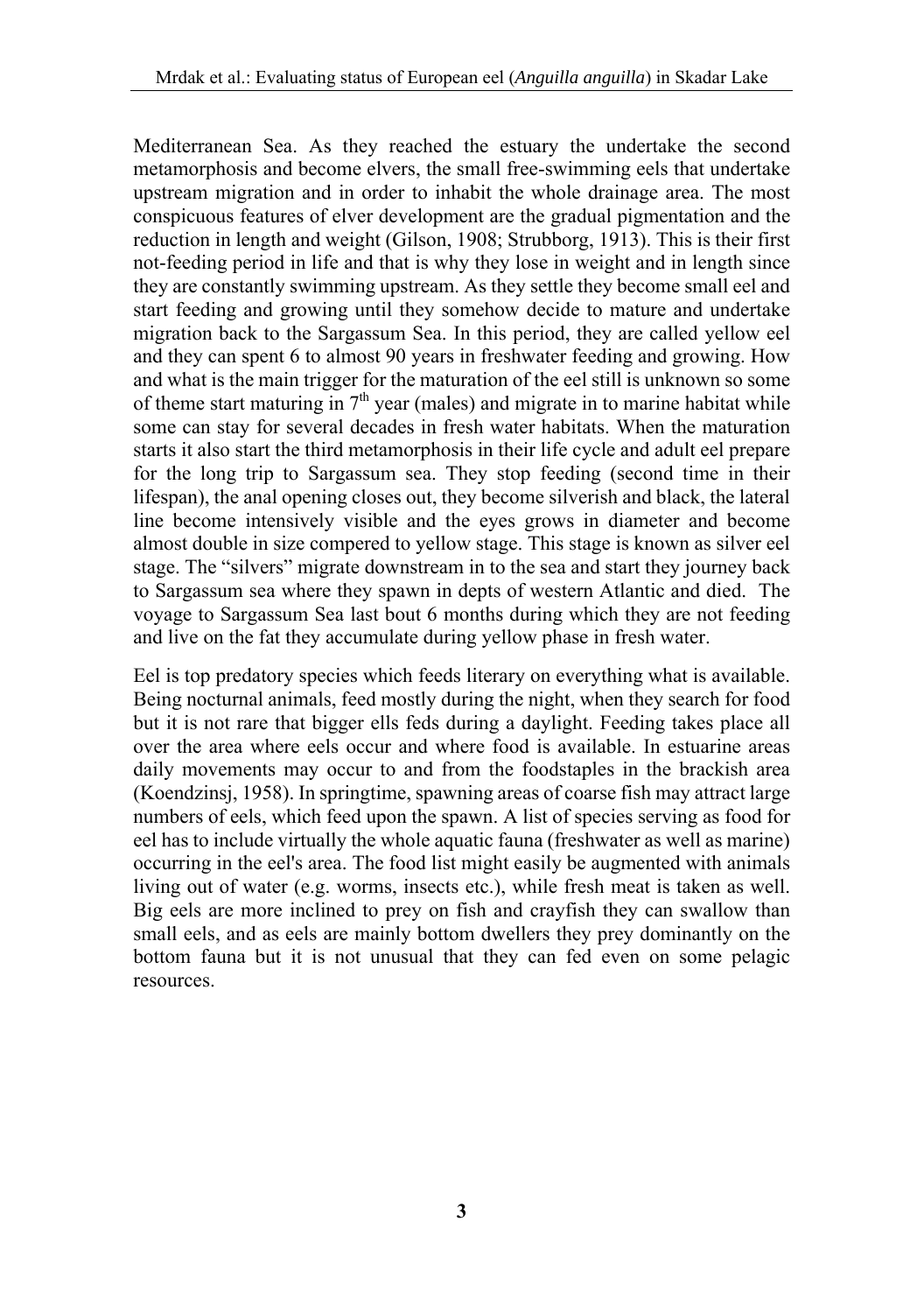

Their voracity is amazing. The stories about eels habits to get out of the water in order to feed on some terrestrial food items are well known and Bergmann (1970) have proved that eels may leave the water to forage, and knowing their ability to locate the nearest stretch of water, it must be that Nilsson (1860) were right about this peculiar feeding ground.

Thanks to those feeding habits eels grows relatively fast even in some scarce waters and by now the recorder for size was the 7.65 kg eel caught in Dalsland (Sweden) in the first half of the 19th Century (Svärdson, 1972). Since this region, the Lake Skadar and surrounding Balkan estuaries

and lagoons are particularly good for the eels we are showing the 7 kg eel picture recently caught in Metkoivć (Croatia) in Neretva river estuary (Figure 3). Similar caught are reported for the Trebišnjica river (BiH) and for Lake Skadar but unfortunately haven't been pictured or the pictures are lost.

Figure 3: 7kg eel caught in Metkovići

## Global distribution

The eel is distributed from the Atlantic (the spawning area) towards Europe and Northern Africa. It inhabits coastal areas of Europe and its islands from Pechora to the Black Sea, Mediterranean and its coastal areas of Middle-East and Africa, Atlantic shore of Morocco and Canary Isles, Azores as well as Madeira. It lives in rivers of North Atlantic, Baltic and Mediterranean seas. Boundaries in Europe are lower part of Pechora, Volga-system, and Black Sea, with occurrence in Danube, Dniester, Bug, Dnieper and sometimes Don (Figure 4)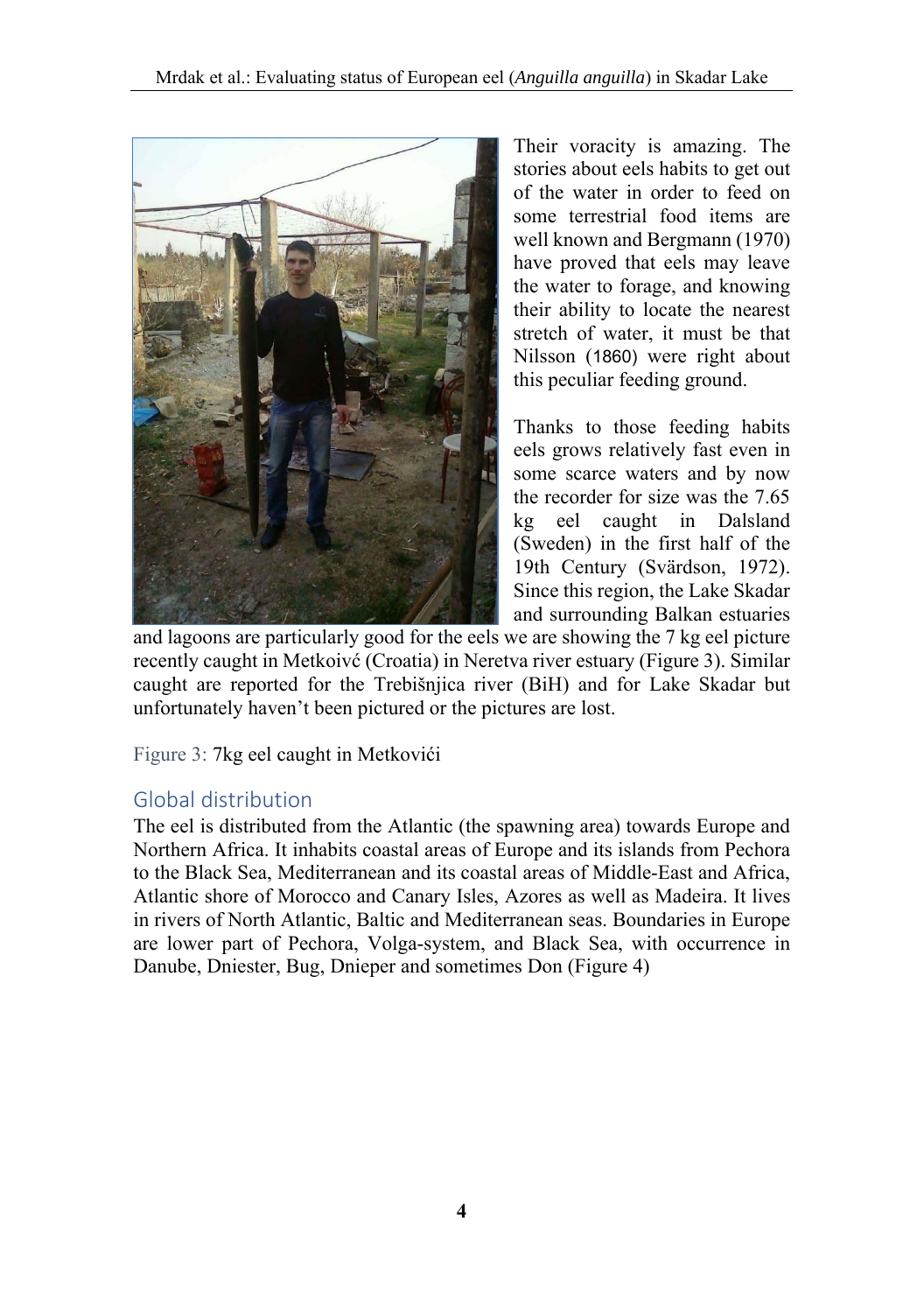

Figure 4: Global distribution of *Anguilla anguilla*

Continuous introductions to Asia and South and Central America are noticed. Recent genomic DNA studies show that the European eel exhibits isolation by distance, implying that non-random mating and restricted gene flow among eels from different location exists (Wirth & Bernatchez, 2001). The existence of 3 genetically distinct sub-populations is suggested: a Northern European subpopulation (consisting mainly of the Icelandic stocks); a Western European subpopulation (including the Baltic, the Mediterranean and Black Sea); a Southern sub-population (including stocks of Morocco).

It was the general conviction that Gulf stream and North Atlantic current primary determined the distribution of the eel larvae and in this way of the species. Due to the work of Worthington (1976), in which the existence of these flow-systems is denied, it must be assumed that the larval distribution in the Atlantic is determined by other, hitherto unknown factors, with subsequent dispersion in coastal areas after the glass eel metamorphosis assisted by possible sea-currents near and on the continental slope.

Further distribution depends on accessibility of interior water regions and on transplantations. All water-areas, be it in the interior or along the coast, which are fit for fish and offer a sufficient food supply, may contain eels. This applies from a warm saline lagoon on the Mediterranean coast to a cool fresh trout brook in a mountainous region, e.g., the eutrophication of the North Sea area along the Dutch coast not only gave rise to an increase of shrimp stock, but promoted an important eel stock as well. Local winter hardships eels are overcoming by underground hibernation. If not barred by obstacles (e.g. weirs), inland areas may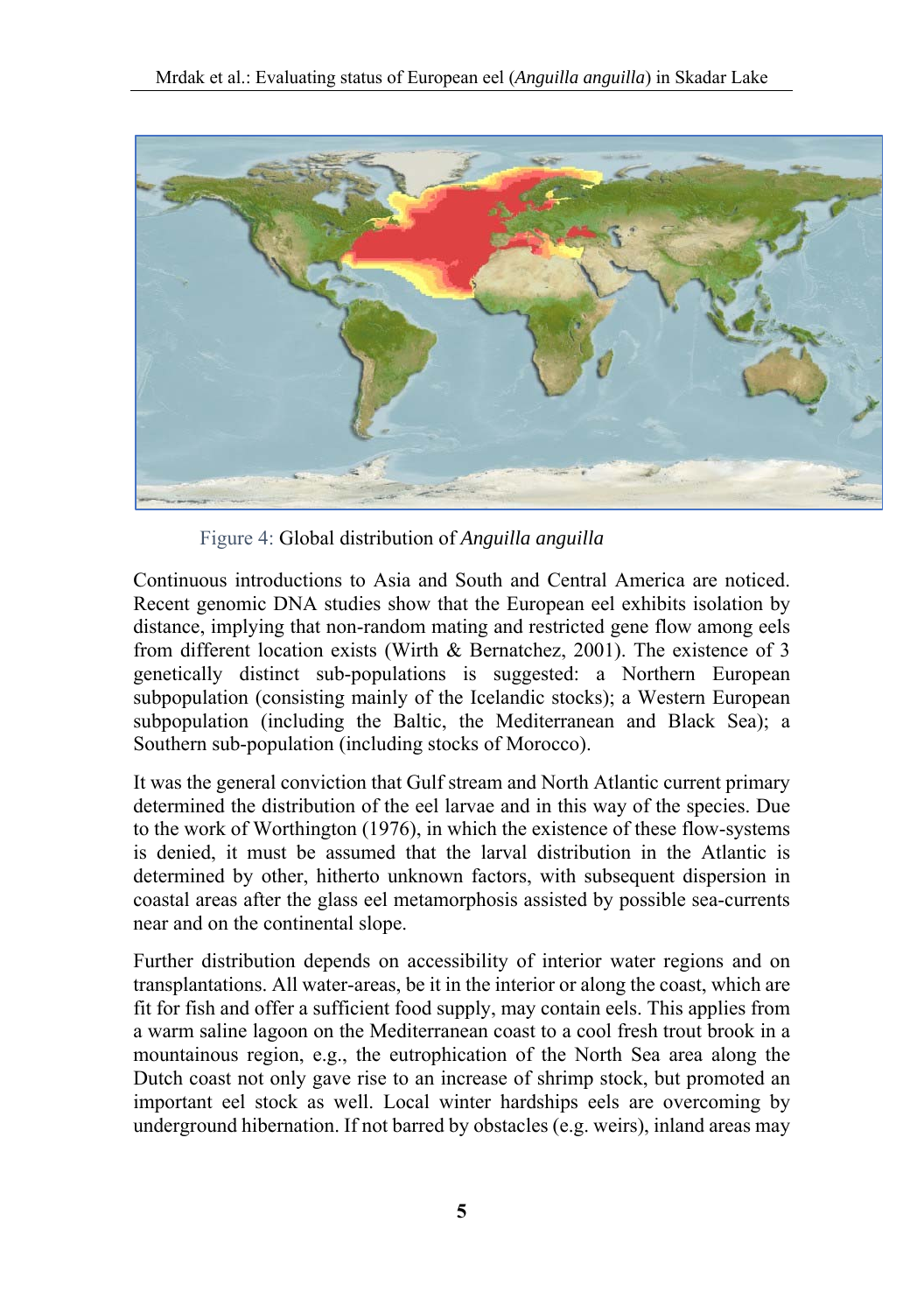be reached by eels swimming upstream in rivers and water-courses; density of eel-stock decreases with increasing distance from the coast.

### Importance

If we estimate their ecological role eel pop up as important estuary / rivers / lakes species. They are top predators which regulate numerous populations of water species on which the prays on and therefore control their abundance. They themselves are significant source of the food for number of fish species as well as for the mammals, turtles and birds.

As a food item, on every developmental stage (leptocephali, glass eel, elver, yellow and silver eel), eel is important part of complicate food chain in both, marine and freshwater ecosystems. Moreover, it is important as a vector of organic matter and nutrients transfer from highly productive freshwater to surrounding terrestrial ecosystems as well as to marine ecosystems considering the fact that numerous of silvers become pray of marine fish and mammals on their migrating route.

As scavengers, ells clean the water habitats and feeding on dead remains of not only water species but also of those that somehow get in to water. Doing that they prevent infections and development of saprobic microorganisms which can create local anoxia due to their intensive metabolism in presence of large amount or available food.

Lately eels are used as good bioindicator for pollution since they are long living animals (up to 88 years; Bobick & Peffer, 1993) and often they spent the whole yellow phase of life in the same freshwater system. Additional advantage is the presence of high percentage of fat in their body (up to 30%; Larson et al, 1990) so they bioaccumulate heave metals and some other complex organic and inorganic pollutant molecules in it. And on the end, being the top predator in river / lakes / lagoon / estuary ecosystems makes eel more than perfect for such model animals and more than suitable for detecting of pollution trough the bioaccumulation processes.

Eels are important as fishery and fish farming resource. Since it is bay now impossible to have artificial spawn of eels this means that we have to rely on natural production of this fish species and this makes a lot of pressure on their population. Eel is highly appreciated as food item as glass, and yellow and silver eel. Using of glass eels nowadays is almost absent and it could be found only in several small towns along European Atlantic coast. But in the past glass eels were significant seasonal food items for the coastal communities. This was vary pronounced in a first decade after the Second World War until 60's of previous century during so called years of post war hunger until economy was rebuilt and reestablished in post war Europe.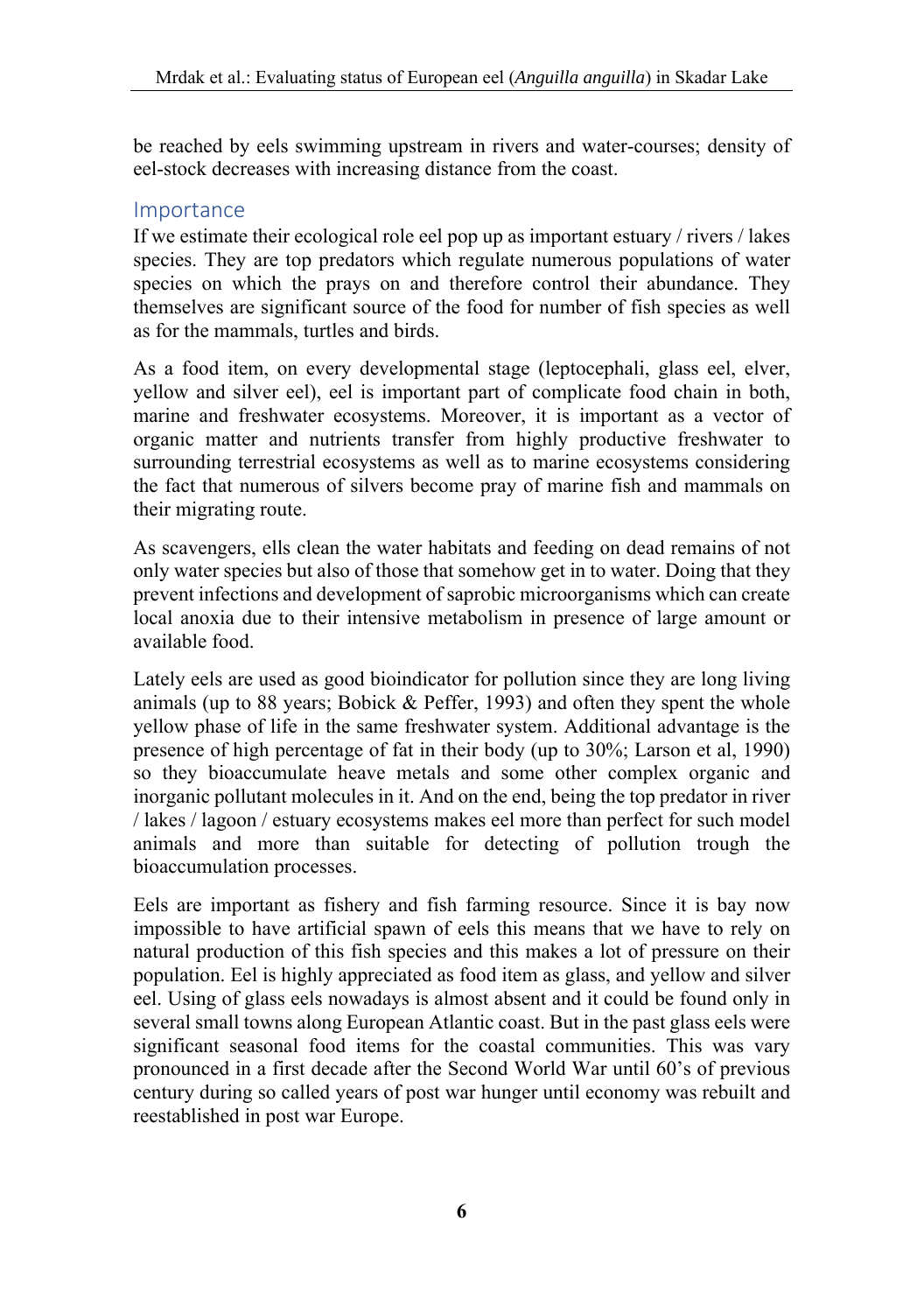For several decades eel fishery was significantly important on almost all rivers which directly or indirectly run in to the sea (Mediterranean, Atlantic, Baltic, Black Sea) since the eel is highly priced and highly demanded on fish market. Due to dramatic drop of the eel abundance, which start happening in 80's of the past century, fishery on rivers / lakes / lagoons / estuaries is not so important like it was and nowadays the eel farming took the primate. Namely, because of the fact that even today it is impossible to spawn eels in captivity this farming is based on glass eels and their transfer in to the fish farms because growing. When they reach certain weight, eels are harvested and offered on market as either fresh or smoked fish. Due to high price of eel, especially of smoked eel, this economy is highly attractive since it does not require anything special. The other countries out of Europe are also extremely interested in eel farming where Japan and China are in first place. Lately, the export of glass eels and elvers are forbidden for EU countries but smugglers are still active and somehow transport big amount of it in China.

In 1980s, the number of glass eels reaching Europe has declined by 95% and lately European Commission has proposed ban on eel fishing in the Atlantic, in an attempt to recover the dwindling stock of the European eel. But despite the fact that in 2009 the EU banned all trade in eel, every year half of the total European catch of elvers and glass eels is smuggled illegally outside of Europe, mainly to China, where they farmed, fattened, and sold on as grilled eel (Figure *5*).



Figure 5: The destiny of young eel immigrants from the Sea (Anonymous, 2018)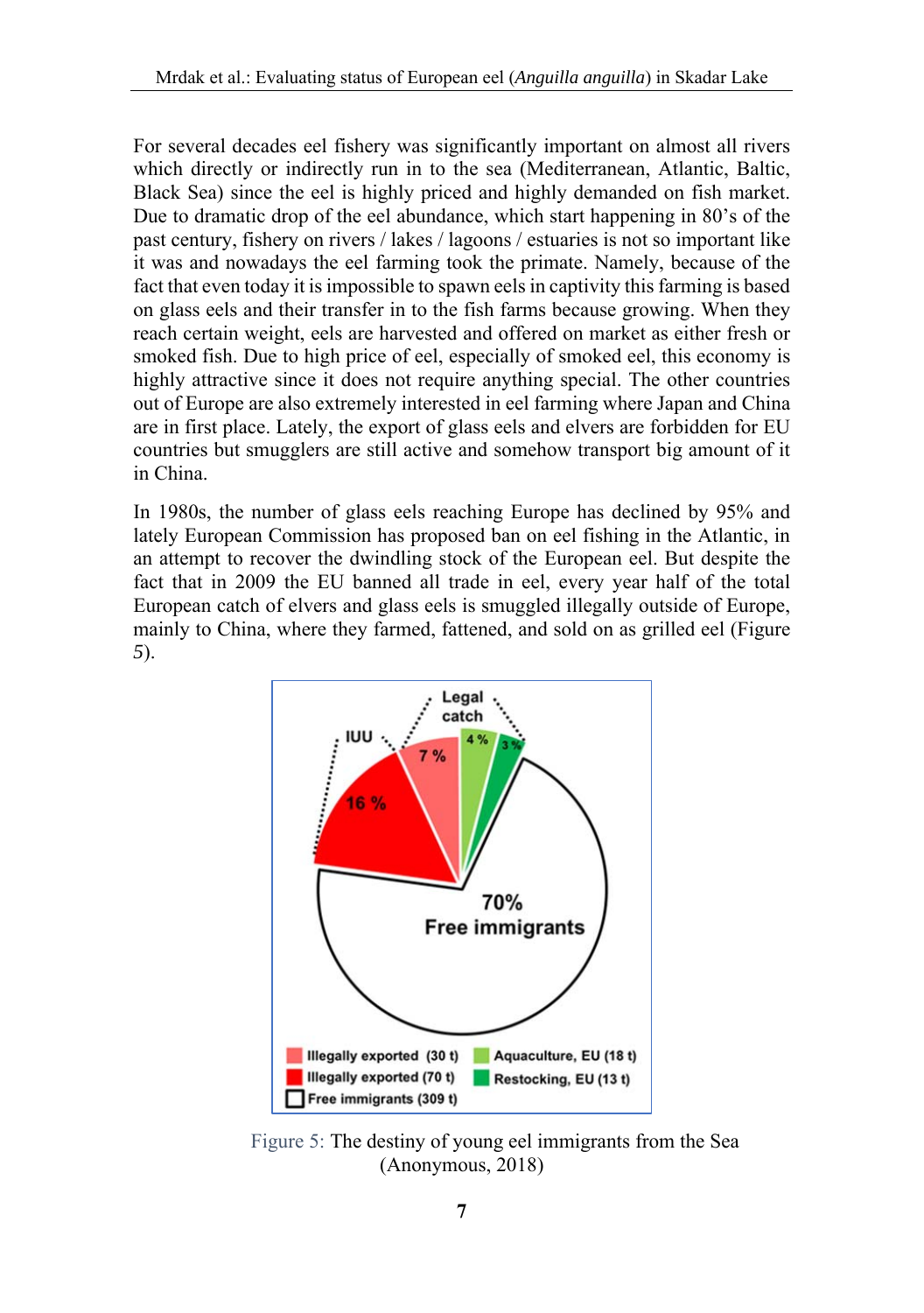## Status in Skadar lake

#### Distribution

Eel inhabits the whole water mass of Lake Skadar, from its shoreline to its central part, form the small coastal springs to the depts of sublacustric wells called "oka". Other word speaking eel inhabits complete ecotone of Lake Skadar. It is also present in every Lake tributary, as in smallest as well as in the big ones. It inhabits Morača river up to Međuriječje, complete watercourse of Rijeka Crnojevića, Karatuna, Plavnica, Gostiljska, Crmnička and Orahovštica rivers as well as in Cijevna river within Montenegro. It also lives in Zeta river (complete lower part flow through the Bjelopavlići valley), Ribnica, Matica, Sušica and Crkovnica rivers. In addition, it lives in all small coastal tributaries as well as in the wetland areas of Buljarica, Tivatska Solila and Ulcnjiska Solana. The whole course of Bojana river, the Lake Skadar outlet toward Adriatic Sea is also inhabited with eel. So, almost 90 % of Adriatic drainage area in Montenegro is inhabited with this unique species (Figure *6*).



Figure 6: Eel distribution in Lake Sakdar and in Adriatic watershed

The total habitat surface in Montenegro for eel is about 316 square kilometers of which more than 95% is related only to Lake Skadar. Therefore, it is more than obvious how important this lake is for the eel. If we take in account the size of Lake Skadar, the presence of numerous dams and obstacle in eastern Mediterranean rivers and lagoons it become obvious that Lake Skadar play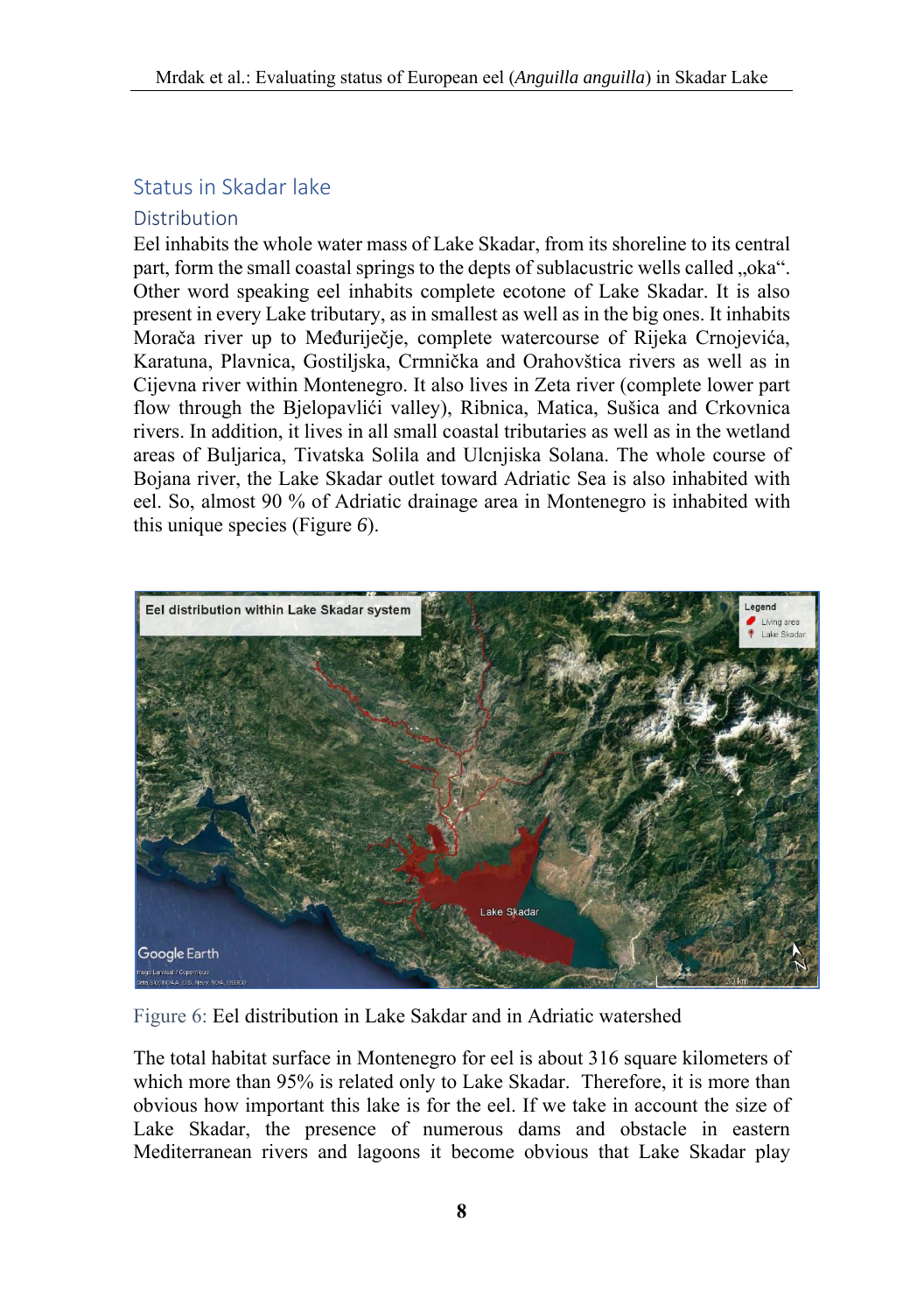significant role for the whole eastern Mediterranean part of the eel population and therefore have to be considered as one of the eel most important habitat in this part of the Europe.

Young eels swim in to this system through the relatively wide and short river Bojana which, near the city of Ulcinj, forms big delta estuary on Adriatic coast. Glass eel reach and enter in to Lake Skadar system in several waves. The first glass eels reach Bojana estuary in November and migration last until May (Hegediš, 2007). Of course, there are several waves and most massive are those in February – April period (Hegediš, 2007). As they enter in Bojana river they metamorphosed and become elvers and continue with upstream swimming in order to reach lake and riverine habitats where they will settle and transform in to young yellows. Majority of theme settle in Lake Skadar where it spent 6 years to several decades growing and waiting for the time when they will start with maturation, become silver form and undertake downstream migration toward their spawning ground in western Atlantic.

#### Threats

In contrast to majority of fish species, eel have to be estimated globally. Determining changes in the international stock in eels is difficult due to limited data and the poor understanding of the relationship between recruitment, freshwater populations, and escapement. Not only is there a huge time lag between the recruitment of glass eels to fresh and brackish water and the subsequent escapement of silver eels, but given that *A. anguilla* are panmictic, escapement from one area does not translate directly into returning larval recruitment at the same locality. Indeed, for all intents and purposes it is assumed that practically nothing is known about the dynamics of the oceanic phase of A. anguilla. It has been proposed that due to the relatively short time-span between spawning and recruitment that the latter is a good indicator of the past spawning stock that produced the juvenile cohort; this will depend, to an extent, on the significance of oceanic factors on larval transport.

**Glass eel**: Since the early 1980s, a steady and almost continent-wide decline of about 90% has been observed in the recruitment of glass eels. Recently, the WGEEL recruitment index (five-year average) fell to its lowest historical level: less than 1% for the North Sea and 5% elsewhere in the distribution area with respect to recruitment from between 1960-1979 (ICES WGEEL 2012). In the last two years however, the recruitment index has increased to 1.5% of the 1960-1979 reference level in the North Sea series, and to 10% in the Elsewhere series, but both remain far from healthy (ICES WGEEL 2013). This could possibly be in response to the closure of silver eel fisheries across Europe in 2009, although this increase is within the natural variation of historical records (ICES WGEEL 2012). Whilst data from catch returns indicate this increase in recruitment, the impact of the overall decline will likely continue to influence adult stock for at least one generation length (ICES WGEEL 2012). Furthermore, the use of fisheries data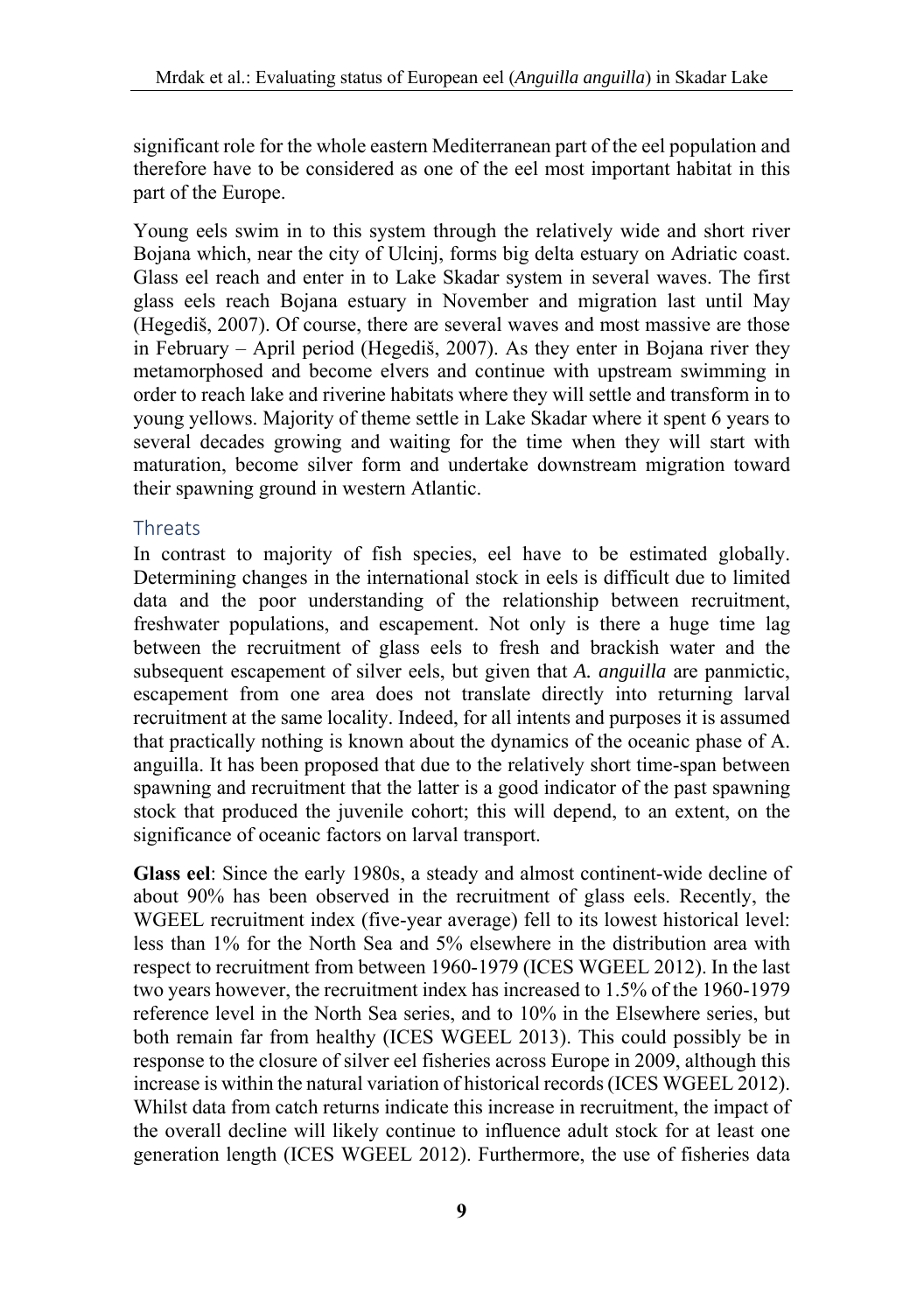makes it difficult to assess the full extent of this recent increase in recruitment due to a lack of effort metrics for some data sets and the introduction of quotas which, once reached and fishing ceases, provide no way of estimating subsequent arrivals to coastal freshwater habitat (according to Jacoby & Gollock, 2014 ).

**Yellow eel**: While the decline in yellow eel populations was not as severe as that of recruitment, the available data indicated that it was greater than 50% over three generations (45 years). It is very likely that the less pronounced decline will be partially due to density dependent mortality. However, it needs to be considered that the age range of yellow eels is broad and that there may very well be a time lag in knock-on population effects. As such, any increase in recruitment would not be expected to be immediately mirrored in a rise in yellow eel numbers, indeed, it is possible that this life stage may continue to decline (according to Jacoby & Gollock, 2014 ).

**Silver eel**: The data sets on silver eel escapement were from France, Norway, Ireland and Sweden and were collected from scientific surveys and fisheries. Silver eel decline was not as pronounced as yellow eel populations or recruitment but, similar to yellow eels, the indication was that the decline across the range was greater than 50% over three generations. Again, this may be due to density dependent mortality at previous life stages, but it cannot be ruled out that a decline in silver eel escapement may continue despite increases in glass eels and/or yellow eels due to the long generation time (according to Jacoby & Gollock, 2014 ).

One of the major threats to European Eel are barriers to upstream and downstream migration, which also includes mortality by hydropower turbines and their associated screens and water management systems. Across Europe, there are a total of 24,350 hydropower plants and this figure is set to rise in the near future (Van der Meer, 2012). Degradation and loss of available habitat is also exacerbated by development, flood control, water-level management and the abstraction of surface and ground water for both domestic and commercial (e.g. agricultural) use. In North Africa, the declines in fisheries catches of all eel life history stages have been attributed to over-exploitation, dam construction, pollution of estuaries and water abstraction for domestic use (Azeroual, 2010). It is proposed that the decline in good quality habitat and associated resources may be causing a decline in body condition of escaping silver eels in parts of the range which may have effects on the success of migration and/or spawning due this species', particularly the female's, reliance on fat stores for reproductive success. The accumulation of lipophilic chemical pollutants by maturing eels could have potentially toxic effects on migrating adults. These chemicals are stored by the fish and released when fat stores are broken down during migration which could subsequently limit the capacity of the silver eels to complete their spawning migrations due to metabolic disruption (Robinet & Feunteun, 2002; Palstra et al., 2006).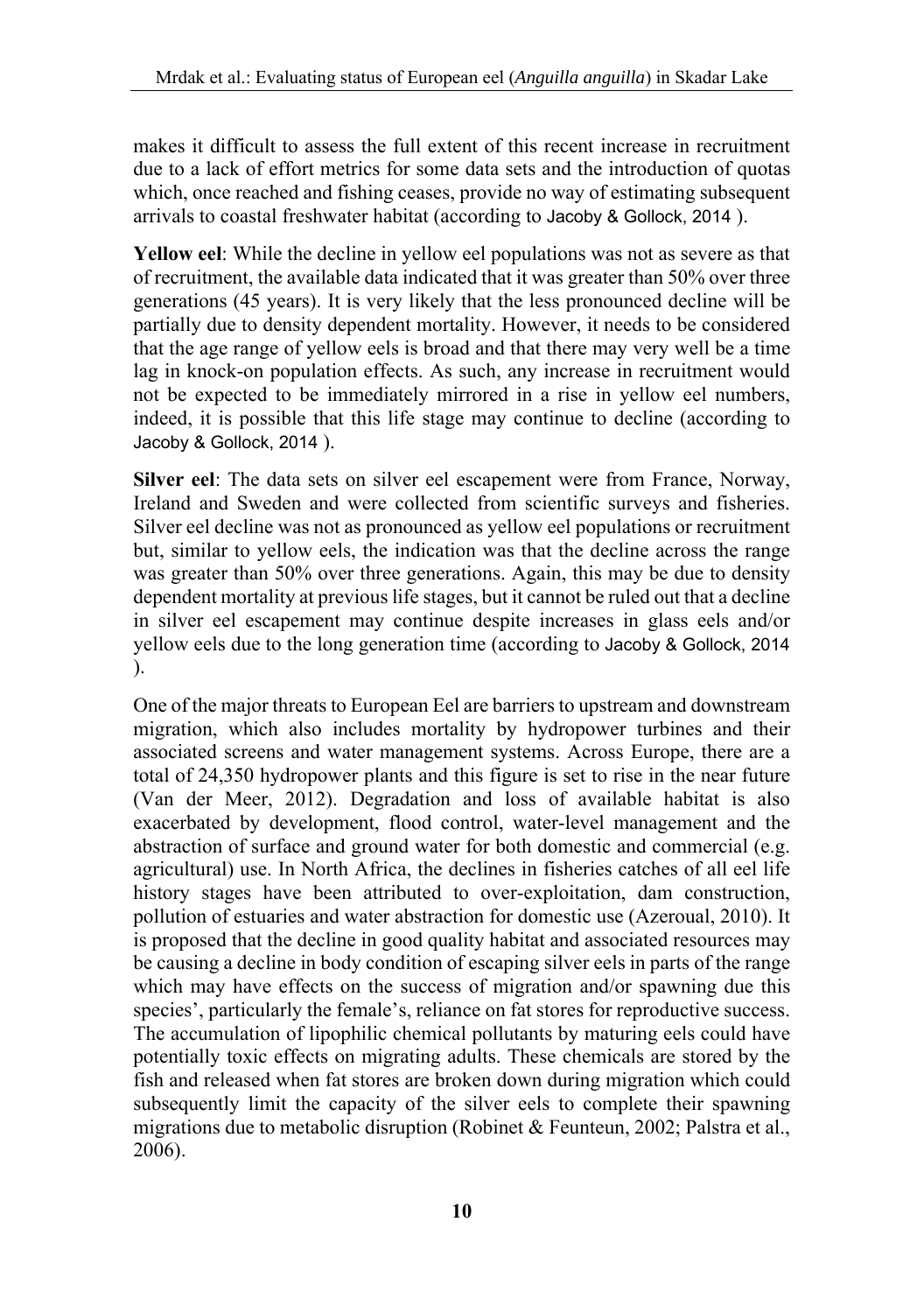Climate change has been proposed to play a role in fluctuations of abundance in *A. anguilla* – particularly larval transport and glass eel recruitment - through its impact on the suspected breeding grounds (Sargasso Sea) and on changing oceanic conditions that can influence the recruitment of glass eels to near shore and freshwater environments. An important consideration in this discussion is the time scale over which changes are thought to occur as a result of oceanic conditions. The North Atlantic Oscillation (NAO) and the associated climate variability that this brings to the North Atlantic have been dated as far back as the Holocene (Kim et al. 2004)

The parasite nematode (*Anguillicola crassus*), introduced when the Japanese Eel (*A. japonica*) was imported to Europe for culture in the early 1980s, is also thought to impact the ability of the European Eel to reach their spawning grounds due to its negative influence on the fitness traits associated with the silvering stage of maturation (Fazio et al., 2012) in addition to swimbladder damage which impairs swimming performance (Palstra et al., 2007) and the ability to cope with high pressure during their reproductive migration (Vettier et al., 2003; Sjöberg et al., 2009).

Overfishing of glass - fisheries are primarily in France, with the UK and Spain also contributing, yellow and silver eels across Europe is also a threat to the species. Across its distribution all continental life history stages of the European Eel are currently exploited although data from different regions varies in quality and longevity. Export outside of Europe is now banned with any trade occurring within Europe (for consumption, culture and stocking) and quotas are in place, however, under-reporting, poaching and illegal trade are believed to occur throughout the range of the European eel fisheries. These activities endanger the species and make assessment of the impact of this fishery difficult, and it's associated management problematic.

**Lake Skadar (local threats)**: Considering global problems which affects European eel population, only few of them are present in Lake Skadar and its drainage area. Since there was no glass eel fishery on Bojana estuary, not in the past and not even nowadays, all immigrant glass eel and elevers without any obstacle enter in Lake Skadar and further upstream in its catchment area. The situation with Drim river is completely different since there are several huge hydroelectric power plants and dams on it preventing upstream movement of eel elvers. Furthermore, in Montenegro there are almost no industry and therefore the only pollution comes from aluminum plant and from communal waste waters but thanks to the fact that all watermasses of Lake Skadar change almost three times during one-year cycle even those pollution is minimized. The habitats in Lake Skadar and its catchment rivers are intact and in natural shape while the Lake is characterized by high productivity similar to some Mediterranean lagoons so the environmental conditions for eel are more than excellent. The biggest threat to eel in Lake Skadar is eel fishery on both forms, yellows and silvers during autumn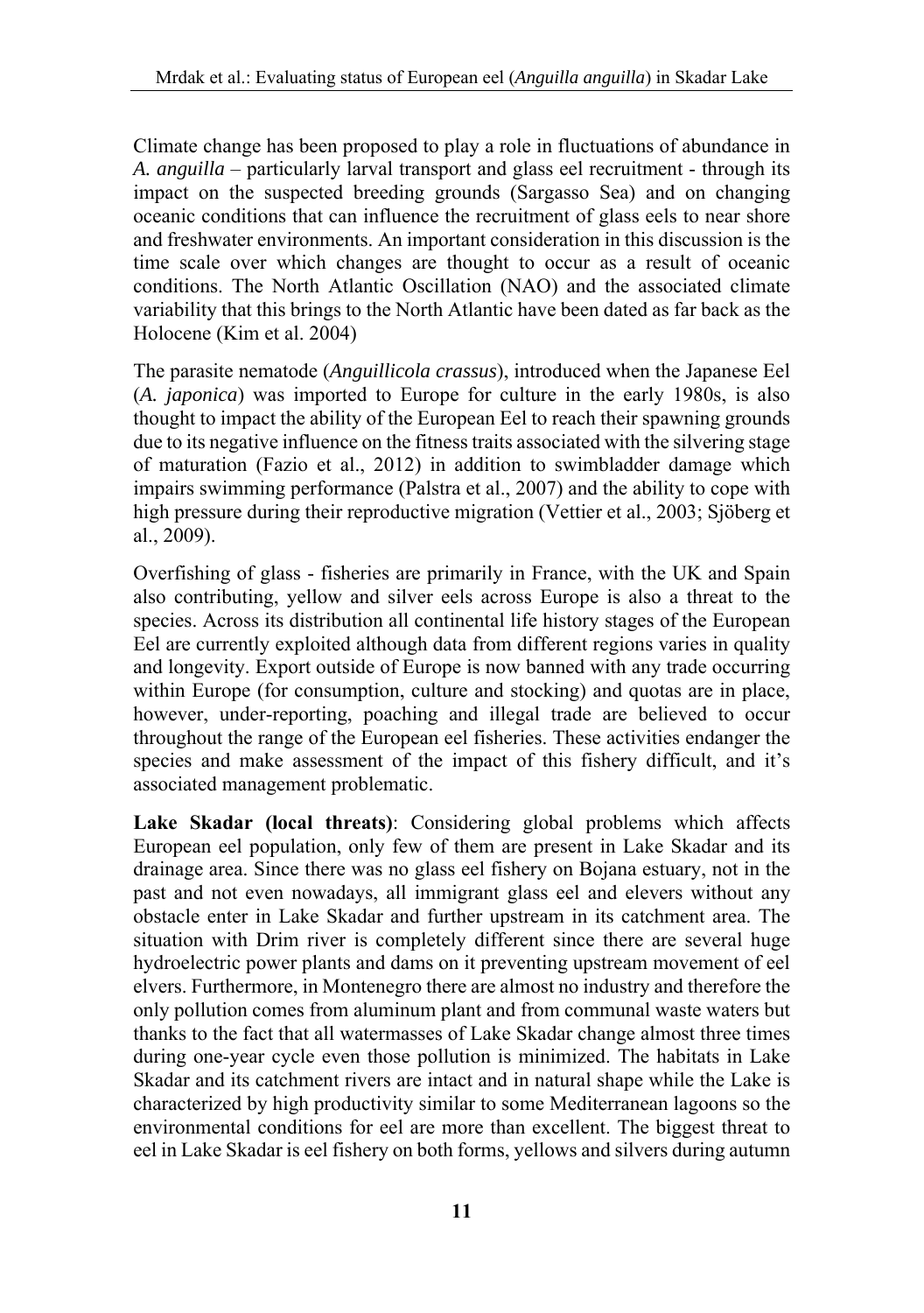migration. Due to high market demand all catch is easily sold and the price vary depending on eel size and period of the year. Unfortunately, there are no log books no the precise statistic of catch but some rough estimation is that on Lake Skadar every year fisherman caught about 50 thons of eel. Of that almost half are silver eels that are harvested during those two and half months of downstream migration. Since all eel spawn on one place, overfishing of eel in Lake Skadar is not detectable by the decreasing of immigrant glass eels and elvers but by decreasing of average body size of eels in catch. From last year we have established monitoring of eels from commercial catch under the GFCM program so in the following years we will be able to say if those overfishing happened in the Lake Skadar. Most probably is that majority of silvers are caught due to high fishing pressure on both side of the border and particularly because of the existence of fish traps in Albania on Bojana river which are placed several hundred meters downstream from Lake Skadar (Figure *7*). This fish trap operates under unknow dynamic but one thing is sure, it is most active during silver eel downstream migration since all silvers from the Lake Skadar and belonging catchment area have to pass through theme on their way down to the Adriatic Sea.



Figure 7: Fish trap on Bojana river downstream of Lake Skadar (Albania)

#### Protection measures

Eel Management Plans (EMP) have been developed and implemented in EU Member States since the EC Regulation 1100/2007 was created to offer protection, promote recovery and increase of silver eel biomass and enhance the sustainable management of this species. The objective of each EMP is to reduce anthropogenic mortalities so as to permit, with high probability, the escapement to the sea of at least 40% of the silver eel biomass relative to the best estimate of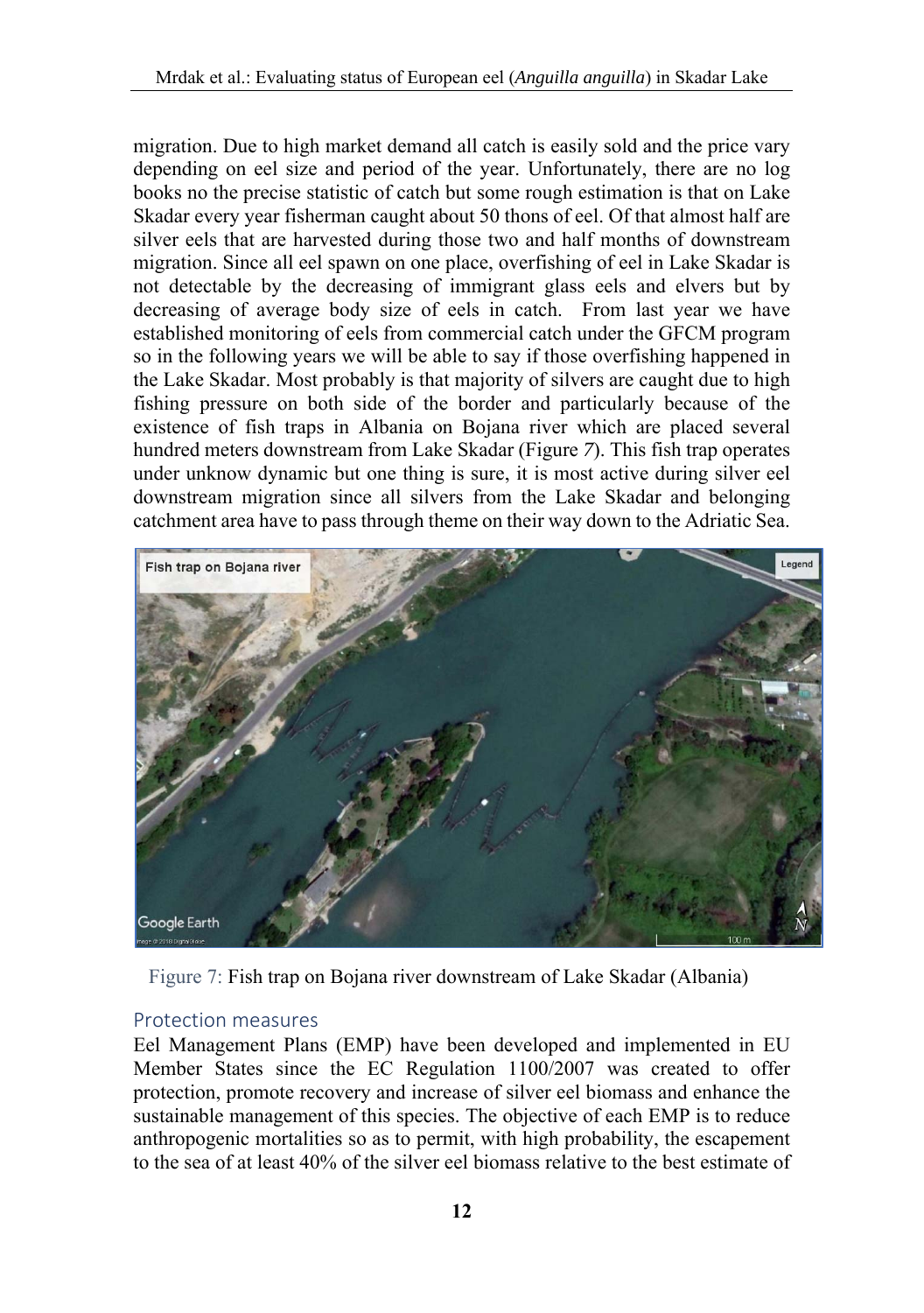escapement that would have existed if no anthropogenic influences had impacted the stock. Member States are responsible for implementing measures to achieve their targets, and these measures can include, but are not limited to: reducing commercial and recreational fisheries, restocking, improving habitats and making rivers passable, transportation of silver eels to the sea, reducing predation, amending hydro-electric power turbine schedules to reduce mortality, and developing aquaculture. According to the ICES WKEPEMP report (2013) most management actions have been for commercial and recreational fisheries, followed by hydropower pumping stations obstacles, then measures on habitat, restocking, and predator control. Other actions expected to have indirect effects, such as implementing monitoring programs and scientific studies, have been almost as common as controls on fisheries. A total of 756 management actions proposed in the EMPs have been implemented fully, 259 partially and 107 declared as not implemented at all (ICES WKEPEMP 2013).

As part of the EMPs, any Member State that allowed fishing for eels of <12 cm total length – generally referred to as glass eel fisheries - was required to reserve a minimum of 35% of their catch for restocking purposes (i.e. restocking rivers with glass eels from elsewhere) in 2010, rising to 60% from 31 July 2013. Whether restocking programmes actually enhance the population is still open to debate. Trap and transport programmes across Europe are designed to provide eels with both upstream and downstream passage and/or access to habitat that has been lost through the construction of migratory barriers. These programmes that involve catching wild eels and moving them over relatively small distances past barriers are generally working with lower numbers of fish than restocking programmes and are very location specific.

However, when applied to migrating silver eels, low in a catchment, it can have a significant and immediate effect on escapement thus potentially having a positive impact on the spawning stock. It is hoped that translocation can mitigate against the loss of habitat and positively contribute to enhanced escapement, and by association, recruitment. Continuous monitoring of eel escapement on a national or international scale is currently very rare and highly unlikely and so in addition to localized monitoring, modelling has been explored for providing estimates of escapement in eel subpopulations.

In Montenegro, although we are member of ICES WGEEL from the 2014, we haven't developed EMP for Lake Skadar as one management units since it is irrelevant to do it without Albanian partners. In situation when we have EMP for Lake Skadar and we allowed 40% of silvers to migrate and not to be fished this is completely irrelevant since all of theme will become part of the harvest on fish trap downstream of Skadar city in Albania. Therefore, only right way to implement this keystone protective measure is to develop and implement EMP together with Albanian partners since it is only sustainable way to make it.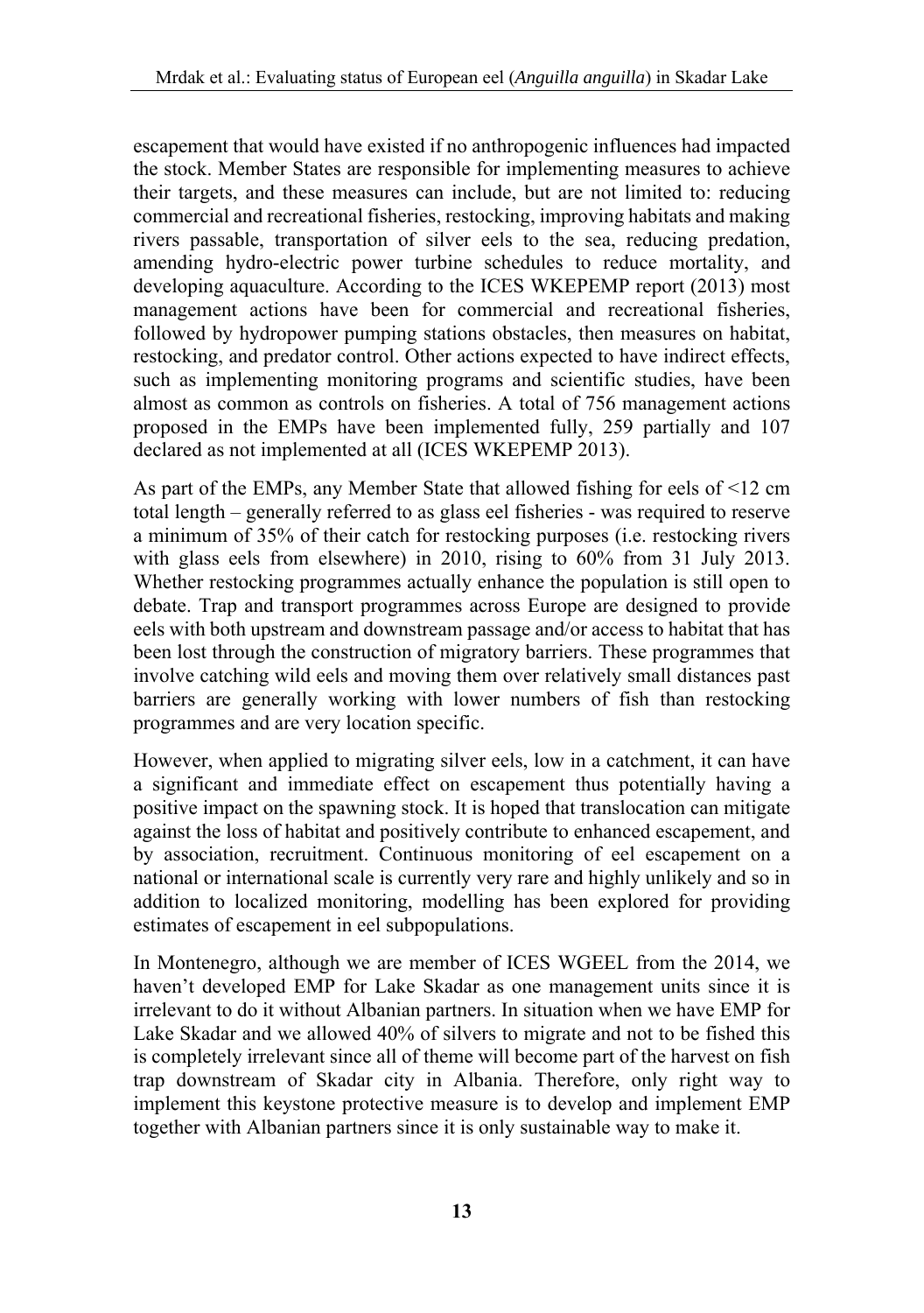As for any other monitoring, monitoring of immigration of glass eel/ elvers or emigration of sliver toward sea, till now there were no available funds and haven't ben established any of them. By now in Montenegro we have applied several protective measures. It is forbidden to catch eel smaller than 30cm and fishing ban season on eel starts on  $1<sup>st</sup>$  November and end on  $1<sup>st</sup>$  January in order to allow silvers to migrate downstream. But this last protective measure is not effective as the presence of fish trap in Albania completely suppressed this measure since all of silver that will be let to migrate form Montenegrin territory potentially will become part of harvest on those non-selective fishing gear. From this year the log books have to become obligative to fisherman and we will finally have insight in total eels caught by Montenegrin fisherman.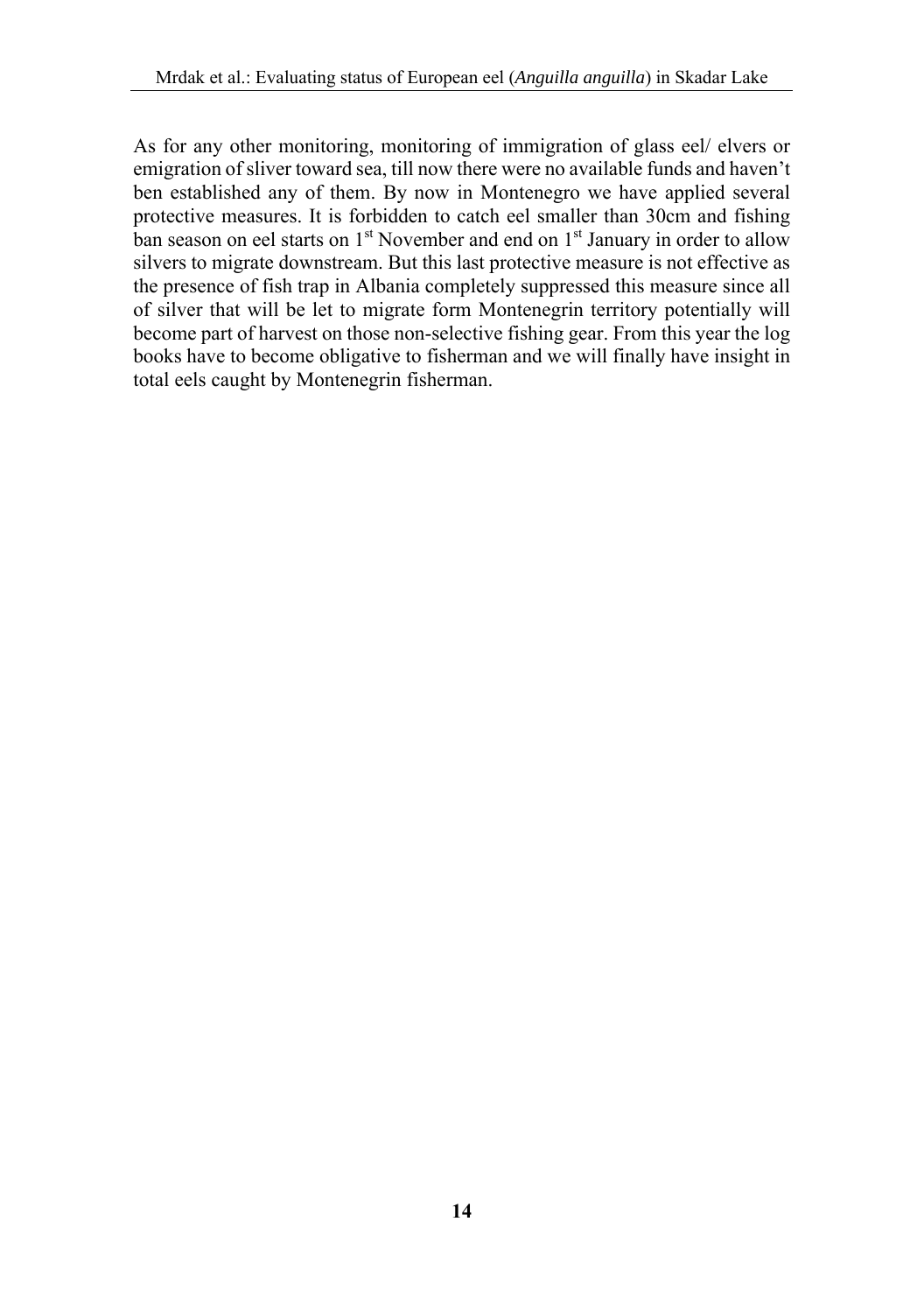## Flagship species

## Concept of flagship species

Originally, a flagship was the leading ship in a fleet of vessels – the largest, fastest, or most heavily armed ship would fly the flag of the fleet. Now, a flagship often refers to the most important or leading member of a group. Flagship species are charismatic animals that capture the public's imagination, and encourage people to support conservation projects. Flagship species are usually used as the focal point of large conservation campaigns for their ability to get people's attention (Figure *8*). For example, campaigns to save the Bengal tiger could help preserve forests and habitat for other creatures. Some of the examples of flagship species are: panda, polar bears, sea turtles, golden eagle, bear, clownfish etc.



Figure 8: Examples of some flagship species

By focusing on, and achieving conservation of that flagship species, the status of many other species which share its habitat – or are vulnerable to the same threats - may also be improved. Flagship species are usually relatively large, or characteristic in terms of body shape or some habits in behavior and considered to be 'charismatic' in western cultures. Flagship species may or may not be keystone species and may or may not be good indicators of biological process. The best situation is when you have all in one so if we choose the flagship species which is also a keystone species and good indicators of biological process than we make do the best and we can expect best possible conservation effect not only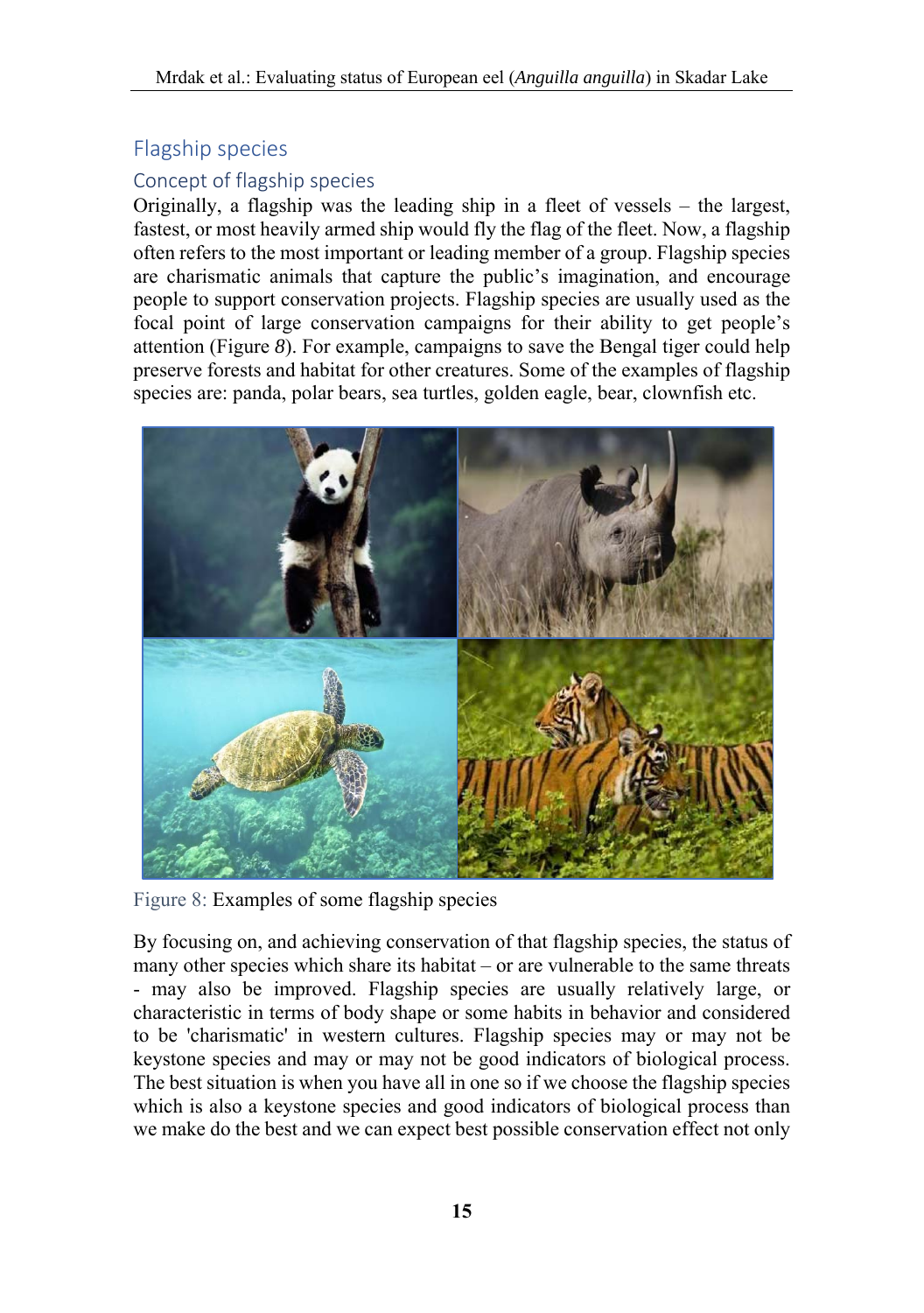to this species but for the whole ecosystem which this species inhabits and for all other constituents of this particular ecosystem.

In the context of conservation, the term flagship species first appeared in academic literature in relation to Brazilian primates, which were seen as excellent examples of how charismatic animals could be , used to sell the cause of tropical conservation as a whole" (Mittermeier, 1986). In keeping with the instrumental purpose of its origins, the conservation literature on flagships has focused on two broad themes. The first concerns criteria for selecting species to promote as flagships. The range of assessment criteria proposed include geographical distribution, conservation status, visibility, body size, perceived charisma, and whether or not it is an umbrella, keystone, or cultural species (Dietz et al., 1994; Caro & O'Doherty 1999; Bowen-Jones & Entwistle, 2002; Barua et al., 2012). The second describes the different ways flagship species have been put to use and analyses their effectiveness in differing conservation roles. The list examined includes: creating a moral or cultural imperative for policy, promoting interinstitutional planning, and justifications relating to site protection (Kalland, 1993; Kinan & Dalzell 2005).

#### Conservation importance

The flagship species has huge importance for the conservation of certain ecosystem and all members of this particular part of nature which is inhabited with selected flagship species. Of course, this is only if the flagship species is chosen on right way and if this species satisfied all criteria for such selection. For instance, if the flagship species isn't the charismatic one or there is nothing special related to it biology (e.g life cycle, behavior, voicing etc.) it is hard to believe that people will "connect" with it.

The flagship species and its promotion, although it is matter of conservation efforts and It has conservative idea behind as overall aim, is heavily related to marketing and PR activities. The selected species have to be well known not some extremely rare species or some of small dimension for which you need microscope to spot it. Other word speaking, the future success of conservation efforts is highly dependent on which flagship species is chosen for certain ecosystem or ecotone.

If everything is done by the book and if the chosen flagship species is the right one we can expect that future conservation of this species will be successful. As all conservation measures demands some significant amount of funds it is much easier to rise it if you have the right species. For instance, donator representatives, no matter If they area some state or international or private funds, will easily understand if there is a need for conservation action which will target some big and charismatic species (e.g. mammal, bird or a fish). Sometimes specialists insist to have some endemic small invertebrate species as a flagship for some region. For theme there is no dilemma why it shouldn't be such species regarding all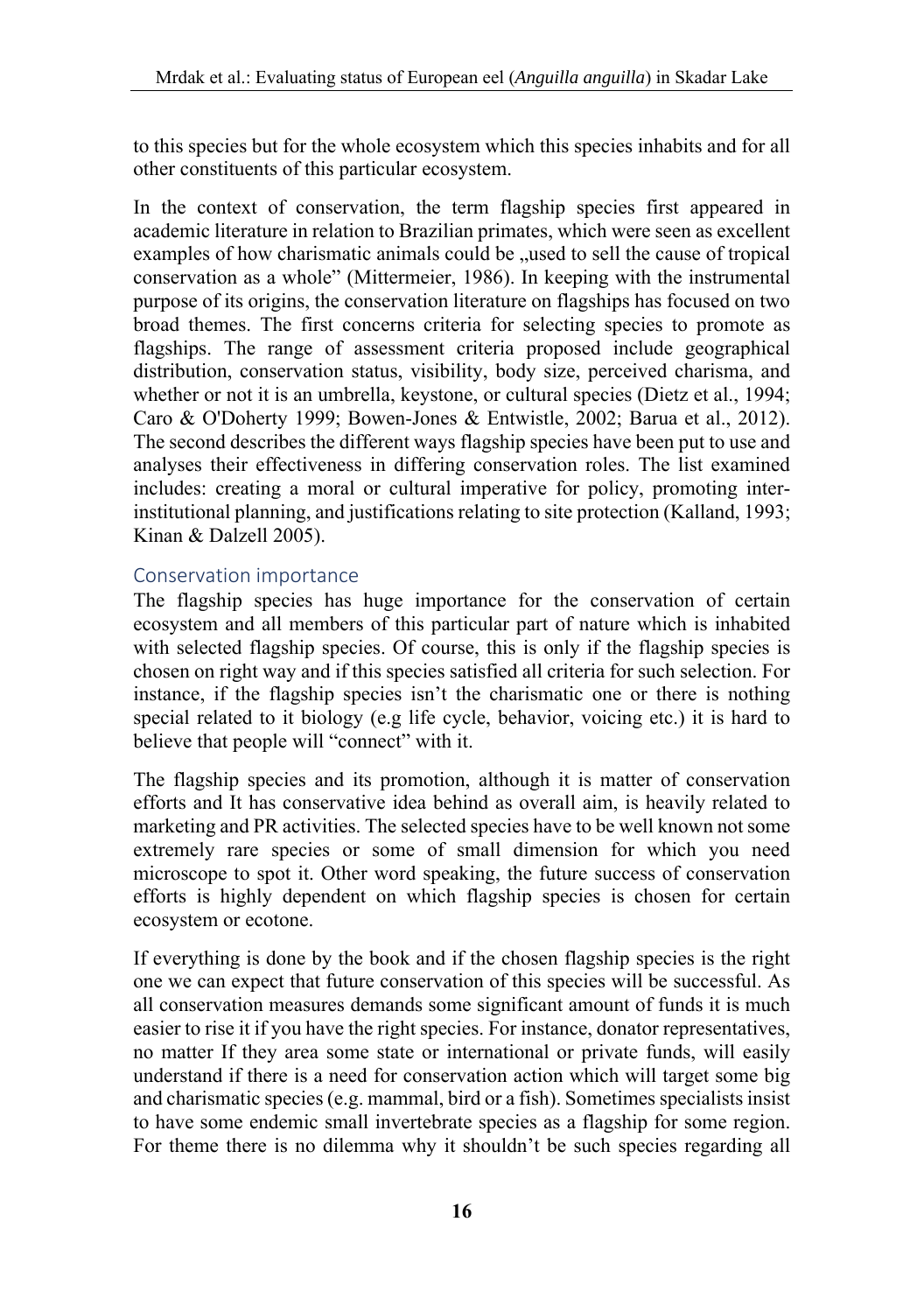biological data and importance but if this is not some colorfully butterfly or some other shine or valuable insect, such species will not play the predicted role. Since it is not well-known species it is likely that representatives and managers of the funds will not be willing to support conservative action related to those species.

Once we make a right choice for flagship species we can expect multiple benefit. Considering the fact that selected species is not highly endangered or even extinct in wild, all conservation measures will be applied *in situ* - within ecosystem where this species occurs. If we wish to support or to help selected species in order to rise its abundance, we have to have an overall or ecosystem approach. If three is problem with pollution we have to find a solution to minimize it and therefore not help only selected species but also upgrade the whole ecosystem helping all living creatures in it. We have to take in consideration the food web in which our species participates and if there are some problems in it we will be also focused on other species in order to help nature to rebuilt such food web (e.g if the species is an op predator we have to rise the abundance of its pray and therefore support other than flagship species).

In conclusion, flagship species have to have an important conservation role for the whole ecosystem and to trigger concern for the species and motivate community members to conserve such species and its habitat. Such well selected species will built strong and positive relationship among members of local communities, decision makers, NGO representatives and conservation specialists which will affect in synergy and conservation effort which will hit not only the flagship species but the whole ecosystem where such species lives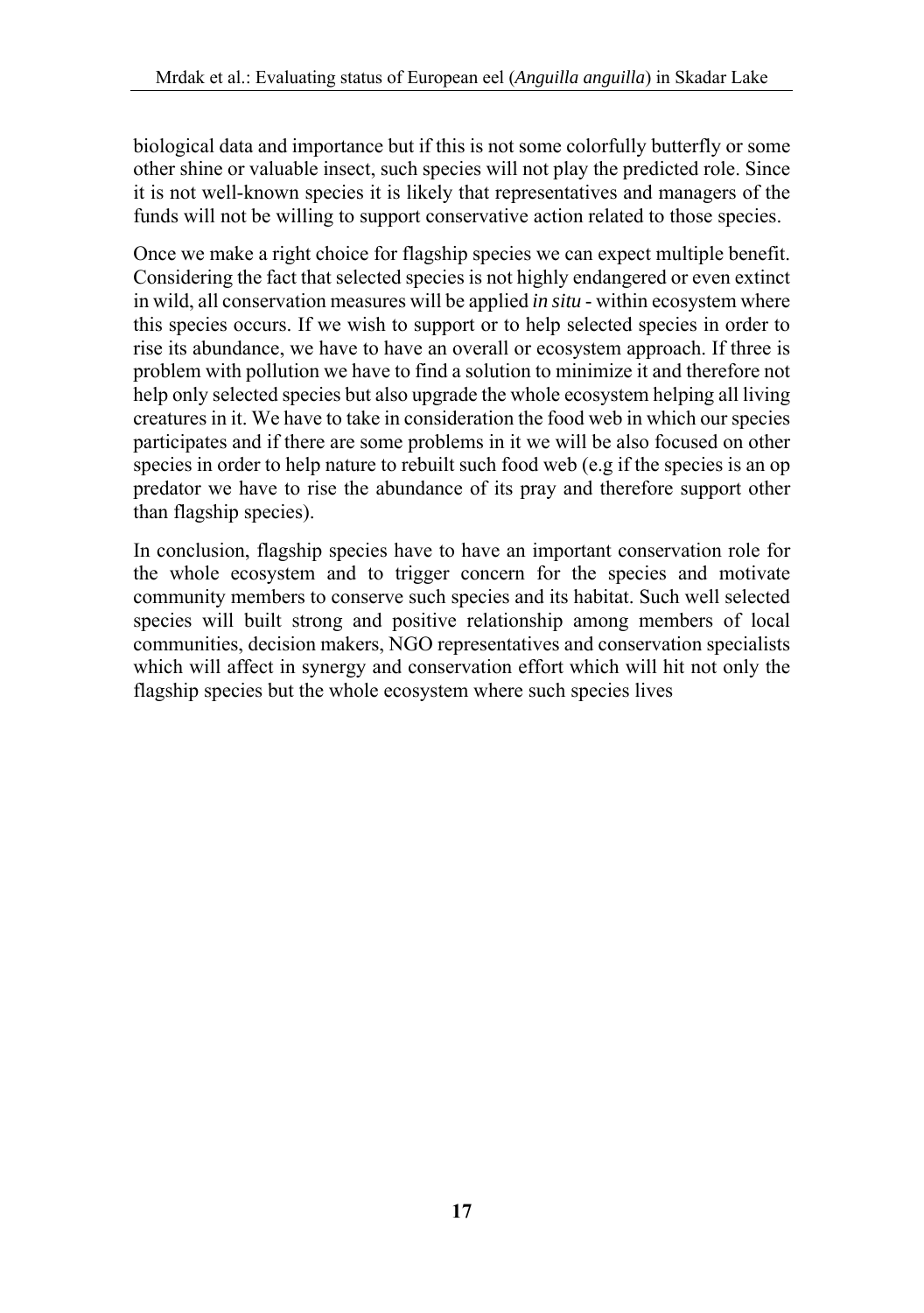### Aquarium Skadarsko jezero flagship species

For Skadarsko jezero (Lake Skadar) aquarium we have to suggest one fish species which will be its flagship species. Out of 52 fish species that inhabits Skadar lake we are suggesting to select an eel (*Anguilla anguila*) as aquarium flagship species. There are several flowing reasons for such proposal:

- Eel is fish with unusual body shape which resemble on snake which is already dramatic and characteristic and will have effect on future aquarium visitors (there is almost biblical relation among humans and snakes or snake like animals no matter if they hate or like it)
- Eel is relatively big and it doesn't demand some special conditions and it can lives for several decades in captivity
- Eel has dramatic life cycle and we can expect that we will have the "wow" effect on every visitor which read the story about eel life, migrations and metamorphosis
- Eel is relatively well-known fish (visually) and therefore there is good potential of using this species in marketing purposes (aquarium logo, printing on T-shirts etc.)
- Eel is critically endangered (CR status according to ICUN) fish species and therefore it demands strong conservative actions
- Because of such CR status and regarding to eel compex biology this species needs an overall - continental conservation approach. Therefore, it is only fish species which has it own so called "Eel Directive" (EC Regulation 1100/2007).
- Being recognized as CR endangered and existence of EC Regulation 1100/2007 make eel an ideal flagship species for fundraising activities
- Allowing upstream and downstream migration for eel will also help other anadromous and catadromous species to migrate and make Lake Skadar ecosystem more effective in terms of functionality and natural fauna exchange (hire we have to emphasize one other fish species which extinct from the Lake Skadar due to overfishing and fish trap barrier. It is the Adriatic sturgeon (*Acipenser naccarii*) for which Lake Skadar was one of the most important spawning and nursery area in whole living areal).
- Lake Skadar is one of the biggest living area for eels without any obstacle for upstream migration and therefore one of the most important eel habitats in this part of Mediterranean.
- The eel as a species has potential to be not only flagship species of Aquarium, this species could be estimated as flagship species for the whole Lake Skadar ecotone.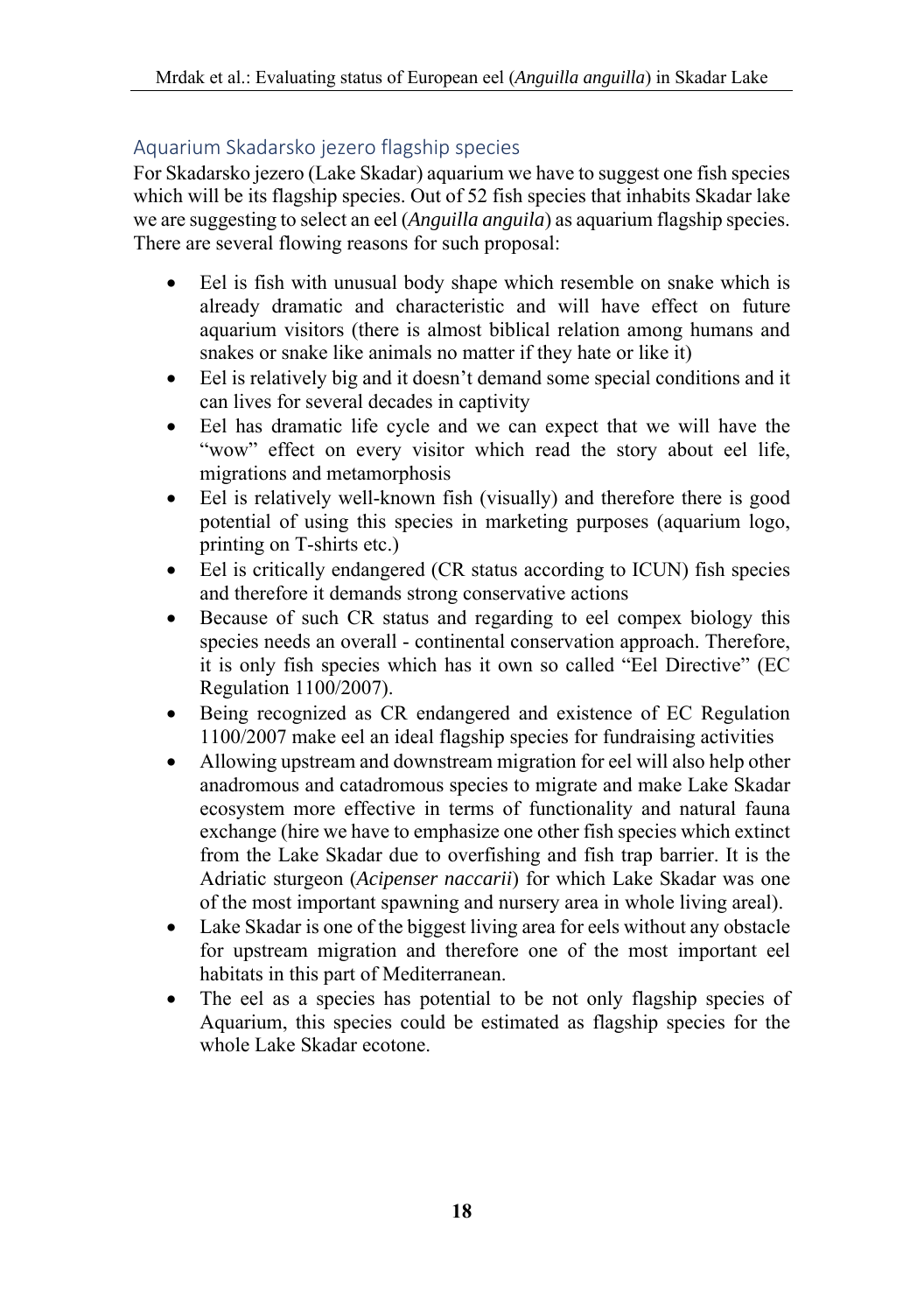## Conclusions and recommendations

- Eel is highly endangered fish species due to several factors (overfishing of glass eel, yellows and silvers; swimming bladder parasite which originate from *Anguilla japonica*, habitat loss, riverine connectivity loss) and still is not clear whether some of them are curtail or it is synergetic effect of all of theme or the detected dramatic decrease of eel abundance is related to some climate changes in Atlantic ocean (The North Atlantic Oscillation – NOA) which caused cyclic changes in main Gulf current which is essential for dispersal of eel larvae
- In close future, together with Albanian partners, we have to develop constant monitoring program for monitoring of glass eel immigration and sliver eel emigration from Lake Skadar and to estimate the eel biomass in this Lake in order to understand what is happening with eels in this system
- As soon as possible, together with Albanian partners and based on previously mentioned results of monitoring and findings, we have to produce the Eel Management Plan for Lake Skadar
- In order to regulate downstream migration of silver eels and to satisfied demands of "eel directive" we have to work on regulation and controlling of harvesting of fish trap on Bojana river in Albania during downstream eel migration
- In order to reduce fishing pressure on eel live stock in Lake Skadar we suggest to estimate development of eel farming and using of glass eels and elevers from Bojana delta as fish farm stocking material
- Eel has to be proposed as flagship species for the Lake Skadar Aquarium
- Taking in mind the importance of Lake Skadar as huge eel habitat, eel vulnerability, global threats, biological importance, marketing potential and eel unique and mysterious life cycle as well as unique body shape, we strongly suggest to proclaim eel, together with pelican, for a flagship species of whole Lake Skadar.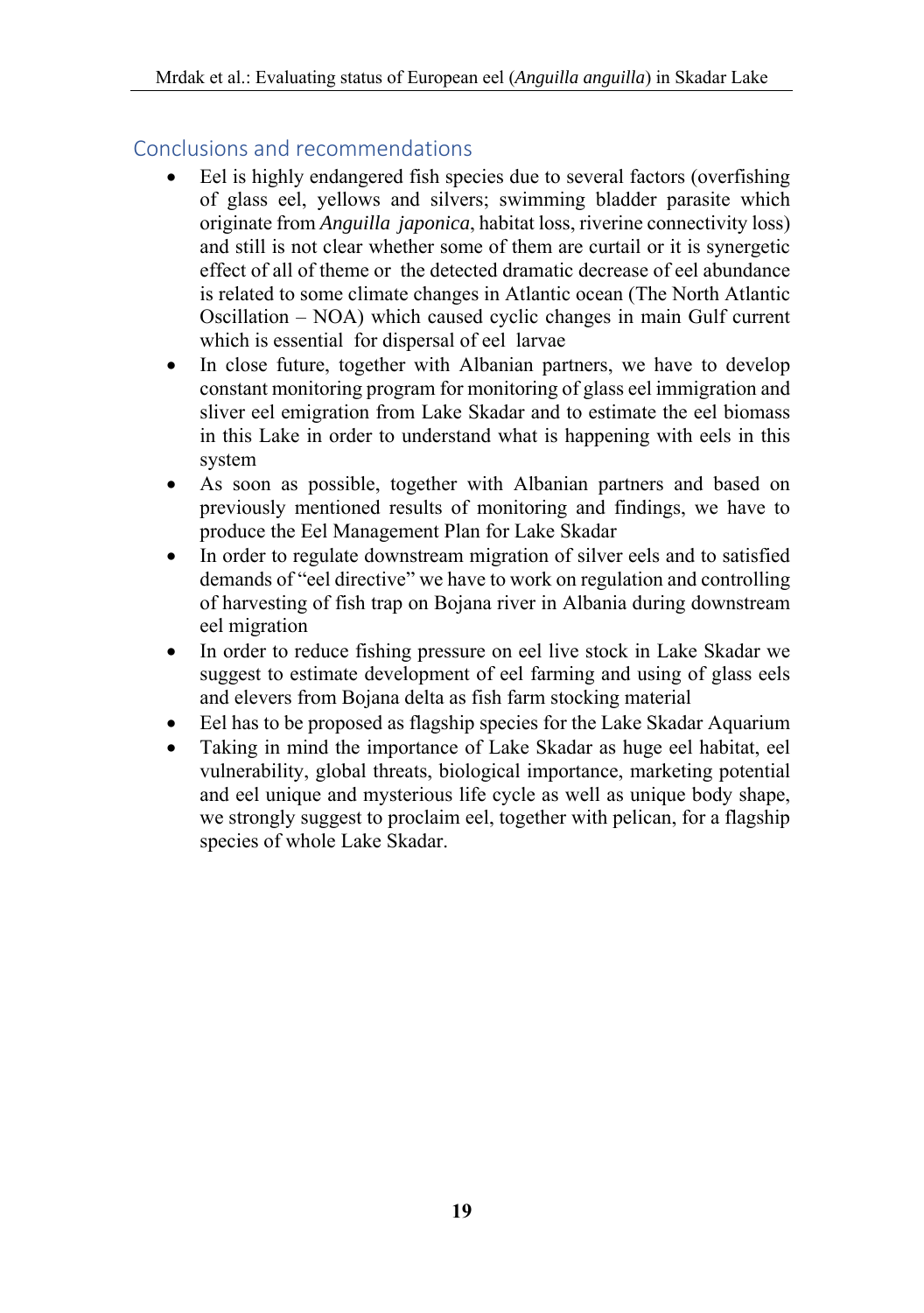## Acknowledgements

This study and publication were carried out under the project "Marine Biodiversity Conservation Center "Boka Aquarium" (MonteAqua)", implemented by the Institute of Marine Biology of the University of Montenegro (IMB) in cooperation with the Center for Fisheries and Biodiversity Conservation of Inland Waters, Institute of Biology and Ecology, Faculty of Science, University of Kragujevac. Study is developed as IMB's project co-funding.



This project is financially supported by The Royal Norwegian Embassy in Belgrade www.norveska.org.rs Realizaciju projekta finansijski je podržala ambasada Kraljevine Norveške u Beogradu www.norveska.org.rs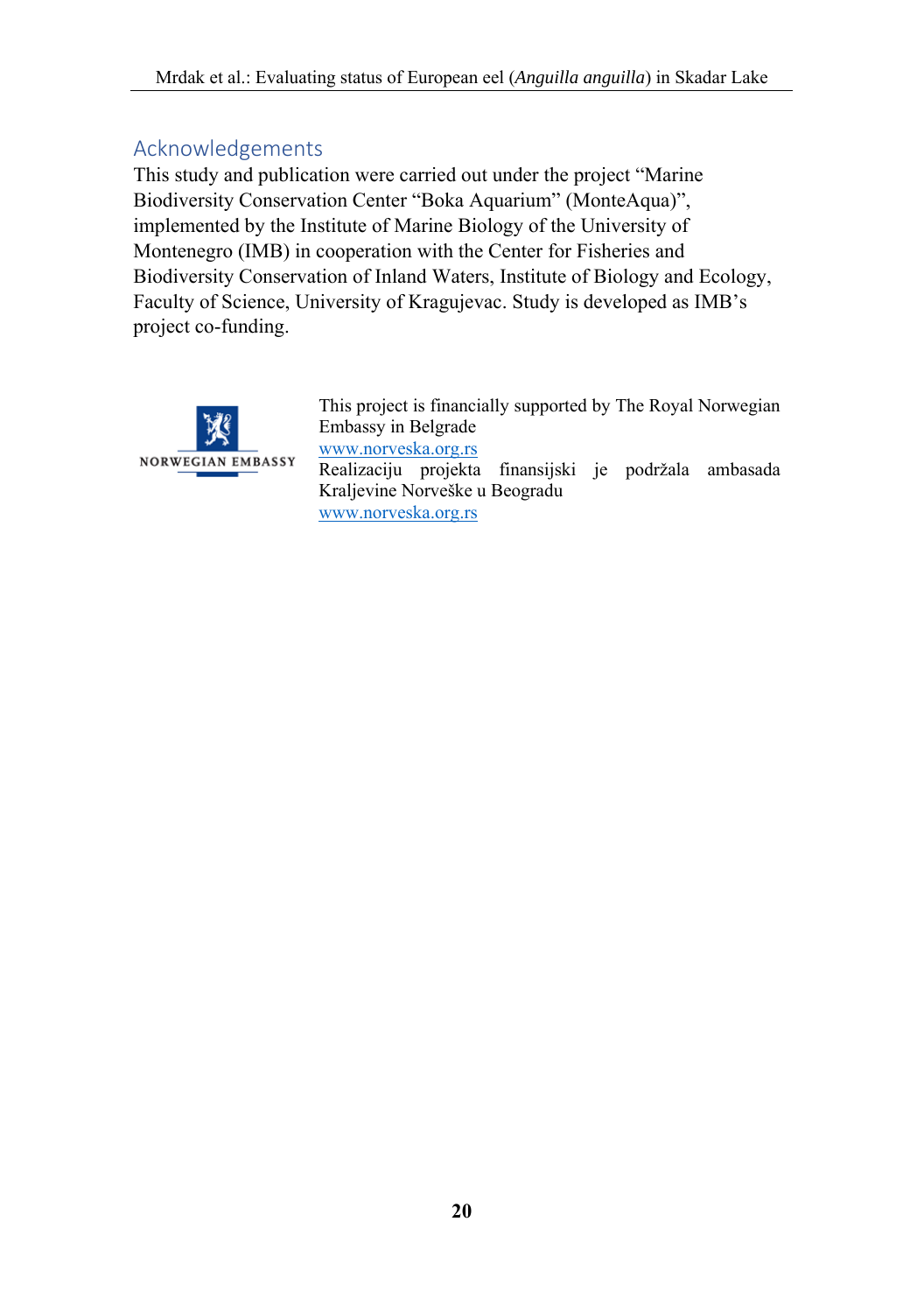#### Reference list

- Anonymous. 2018. Quantifying the illegal trade in European glass eels (Anguilla anguilla): Evidences and Indicators. Sustainable Eel Group. SEG-Report:2018-1-V1
- Azeroual, A. 2010. *Anguilla anguilla*. In: IUCN 2013. IUCN Red List of Threatened Species. Version 2013.1.
- Barua, M., Gurdak, D.J., Ahmed, R.A., & Tamuly. J. 2012. Selecting flagships for invertebrate conservation. Biodiversity and Conservation 21: 1457- 1476.
- Berg, L.S. 1949. Freshwater fishes of the UUSR and adjacent countries. Vol.3. Anguillidae- Zetrodontidae. Moskva, Irdatelstvo Akedemic Nauk, pp. 929-1382. issued also by Israel Program for Scientific Translation Catalog No. 743 (1965)
- Bergmann, A. 1970. Aale gehen an Land. Allg.Fischereiztg., 95(12):4O8-lO, (16):538-41, (17):566-574.
- Bobick, J.E., M. Peffer. 1993. Science and technology desk reference. Gale Research Inc.
- Boëtius, J. 1980. Expertimental maturation of female silver eels, Anguilla anguilla. Estimates of fecundity and energy reserves for migration and spawning. Dana, 1:1-28.
- Bowen-Jones, E. & A. Entwistle. 2002. Identifying appropriate flagship species: the importance of culture and local contexts. Oryx 36: 189-195.
- Caro, T.M. & G. O′Doherty. 1999. On the use of surrogate species in conservation biology. Conservation Biology 13: 805-814.
- D'Ancona, U. 1959. Distribution of the sexes and environmental influence in the European eel. Arch. Anat. Microsc. Morphol. Exp., 48bis:61-70
- Dietz, J.M., L.A. Dietz, and E.Y. Nagagatal. 1994. The effective use of flagship species for conservation of biodiversity: the example of lion tamarins in Brazil. In: Creative conservation: interactive management of wild and captive animals (eds. James, P., S. Olney, G.M. Mace, and A.T.C. Feistner). Pp 32-49. London: Chapman and Hall.
- Fazio, G., Sasal, P., Mouahid, G., Lecomte-Finiger, R., Moné, H. 2012. Swim Bladder Nematodes (*Anguillicoloides crassus*) Disturb Silvering in European Eels (*Anguilla anguilla*). Journal of Parasitology 98(4): 695- 705.
- Gilson, G. 1908. L'anguille: sa reproduction, ses migrations et son intérêt économique en Belgique. Ann.Soc.R.Zool.Malacol.Belg., 43:7-58.
- Hegediš, A. 2007. Migracija i odlike staklaste jegulje (*Anguilla anguilla*) kao limitirajući faktori za ribnjačko gajenje – doctoral thesis. University of Novi Sad.
- ICES WKEPEMP. 2013. Report of the Workshop on Evaluation Progress Eel Management Plans (WKEPEMP). In: ICES Advisory Committee (ed.).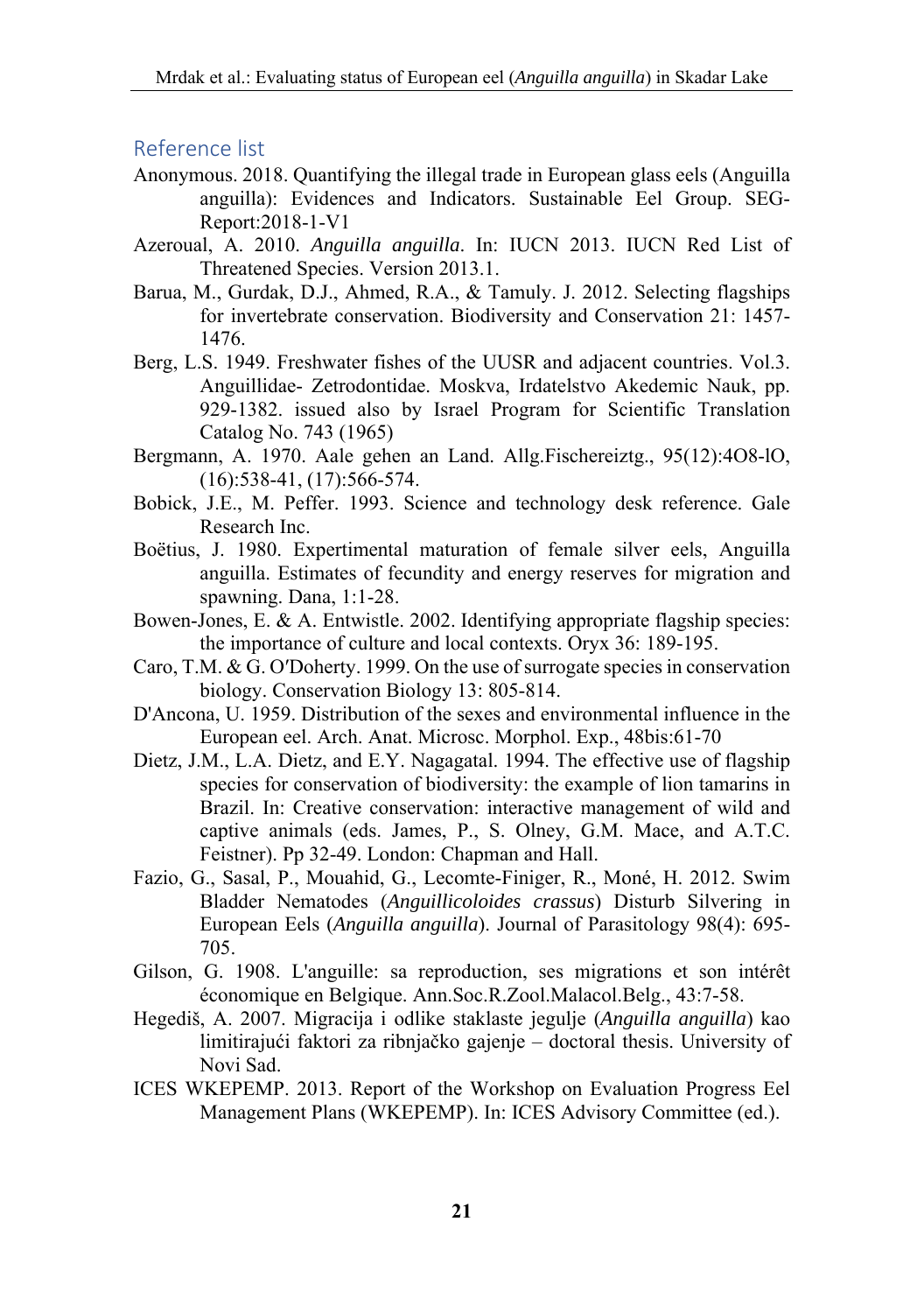- ICES. 2012. Report of the Joint EIFAAC/ICES Working Group on Eels (WGEEL), 3–9 September 2012, Copenhagen, Denmark. ICES CM 2012/ACOM:18. 824 pp.
- ICES. 2013. Report of the Joint EIFAAC/ICES Working Group on Eels (WGEEL), 18– 22 March 2013 in Sukarietta, Spain, 4–10 September 2013 in Copenhagen, Denmark. ICES CM 2013/ACOM:18. 851 pp.
- Jacoby, D., Gollock, M. 2014. *Anguilla anguilla*. The IUCN Red List of Threatened Species 2014: e.T60344A45833138. http://dx.doi.org/10.2305/IUCN.UK.2014- 1.RLTS.T60344A45833138.en
- Kalland, A. 1993. Management by totemization: whale symbolism and the antiwhaling campaign. Arctic 8: 124-133.
- Kim, J-H., Rimbu, N., Lorenz, S.J., Lohmann, G., Nam, S-I, Schouten, S., Ruhlemann, C., Schneider, R.R. 2004. North Pacific and North Atlantic sea-surface temperature variability during the Holocene. Quaternary Science Reviews 23: 2141-2154.
- Kinan, I. & Dalzell, P. 2005. Sea turtles as a flagship species. Maritime Studies (MAST) 3(2): 195-212.
- Koendzinsj, M. 1958. The problem of eel migrations in rivermouths. Rybn.Khoz. (3):17-28.
- Larsson, P., Hamrin, S., Okla, L. 1990. Fat Content as a Factor Inducing Migratory Behavior in the Eel (*Anguilla anguilla* L.) to the Sargasso Sea. Naturwissenschaften 77: 488- 490.
- Mittermeier, R.A. 1986. Primate conservation priorities in the Neotropical region. In: Primates - the road to self-sustaining populations (ed. Benirschke, E.). Pp. 221-240. New York, NY: Springer-Verlag.
- Nilsson, S. 1860. Aufenthalt, Lebensweise, Nahrung und Fortpflanzung des Süsswasser-Aales (*Muraena anguilla* Linn.). Z.Gesamte.Naturwiss., 15(7/8):15-31.
- Palstra, A.P., Heppener, D.F.M., van Ginneken, V.J.T., Szekely, C., Van den Thillart, G.E.E.J.M. 2007. Swimming performance of silver eels is severely impaired by the swim-bladder parasite *Anguillicola crassus*. Journal of Experimental Marine Biology and Ecology 352: 244-256.
- Palstra, A.P., Van Ginneken, V.J.T., Murk, A.J.V van den Thillart, G. 2006. Are dioxin-like contaminants responsible for the eel (*Anguilla anguilla*) drama? Naturwissenschaften 93: 145-148.
- Parsons, J., et al. 1977. Relationship between elver recruitment and changes in the sex ratio of silver eels *Anguilla anguilla* L. migrating from Lough Neagh, Northern Ireland. J.Fish Biol. 10(3):211-29
- Robinet, T., Feunteun, E. 2002. Sublethal effects of exposure to chemical compounds: a cause for the decline in Atlantic eels? Ecotoxicology 11: 265-277.
- Schmidt, J. 1923. Die Laichplätze des Flussaales. Int. Rev. Gesamt. Hydrobiol. Hydrogr., 11:1-40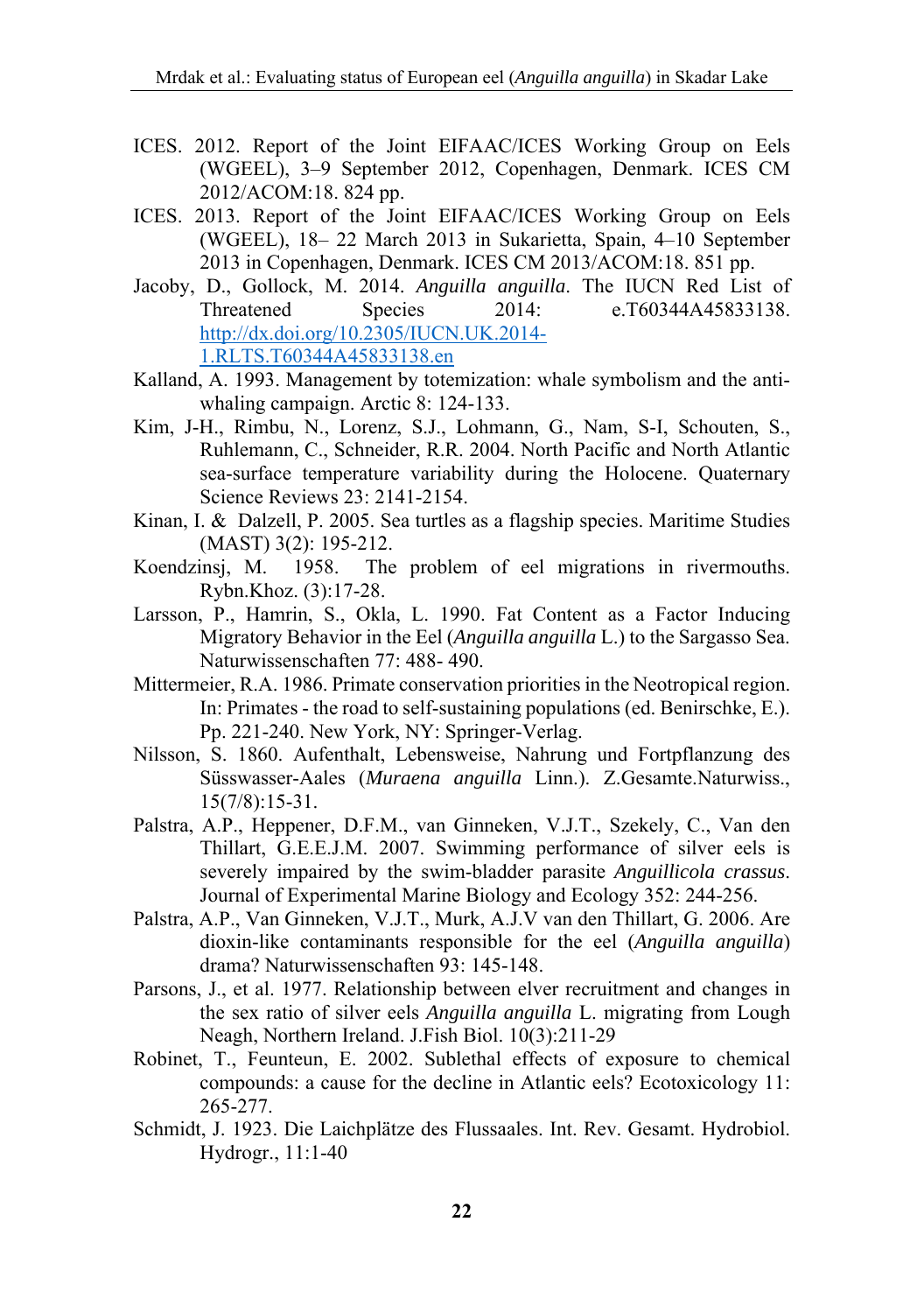- Sjöberg, N.B., Petersson, E., Wickström, H., Hansson, S. 2009. Effects of the swimbladder parasite *Anguillicola crassus* on the migration of European silver eels *Anguilla anguilla* in the Baltic Sea. Journal of Fish Biology 74: 2158–2170.
- Strubberg, A. 1913. The metamorphosis of elvers as influenced by outward conditions. Medd. Komm.Havunders.(Fisk.), 4(3):1-11.
- Svärdson, G. 1972.The predatory impact of eel (*Anguilla anguilla* L.) on populations of crayfish (*Astacus astacus* L.). Rep.Inst.Freshwat.Res.Drottningholm, 52:149-191.
- Swainson, W. 1839. The natural history of fishes, amphibians and reptiles. 2. London, pp. 195
- Van Der Meer. 2012. Eels Over the Dykes: Trap and Transport of Silver Eels in the Netherlands. DUPAN/SEG.
- Vettier, A., Szekely, C., Sebert, P. 2003. Are yellow eels from Lake Balaton able to cope with high pressure encountered during migration to the Sargasso Sea? The case of energy metabolism. Animal Biology 53: 329-338.
- Wirth, T., Bernatchez, L. 2001. Genetic evidence against panmixia in the European eel. Nature 409(6883):1037-1039.

#### **Internet references**

https://howtoconserve.org/2016/05/06/conservation-success-stories-flagshipspecies/

https://www.zsl.org/conservation/regions/africa/kenya-conservationwork/protecting-kenya%E2%80%99s-flagship-species

http://www.biodiversitya-z.org/content/flagship-species

http://www.cemexnature.com/excerpt/marine-flagship-species-2-of-6/

https://www.fishingmagic.com/jeff-woodhouse-the-decline-of-the-european-eel/ https://fineartamerica.com/featured/1-eel-life-cycle-mikkel-juul-

jensen.html?product=greeting-card

https://fishbase.org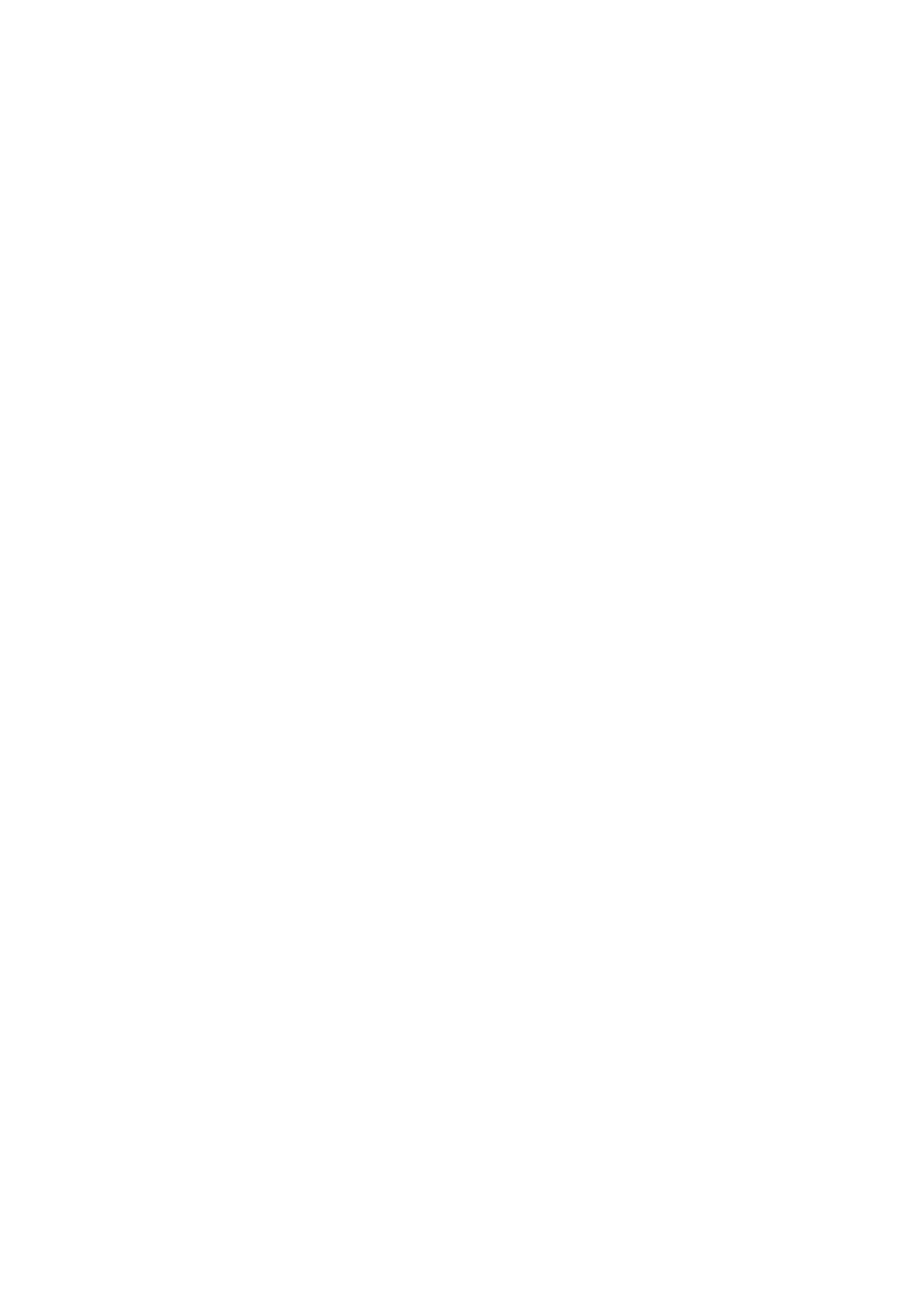CIP - Kaталогизација у публикацији Национална библиотека Црне Горе, Цетиње

ISBN 978-86-7664-170-3

COBISS.CG-ID 13401604